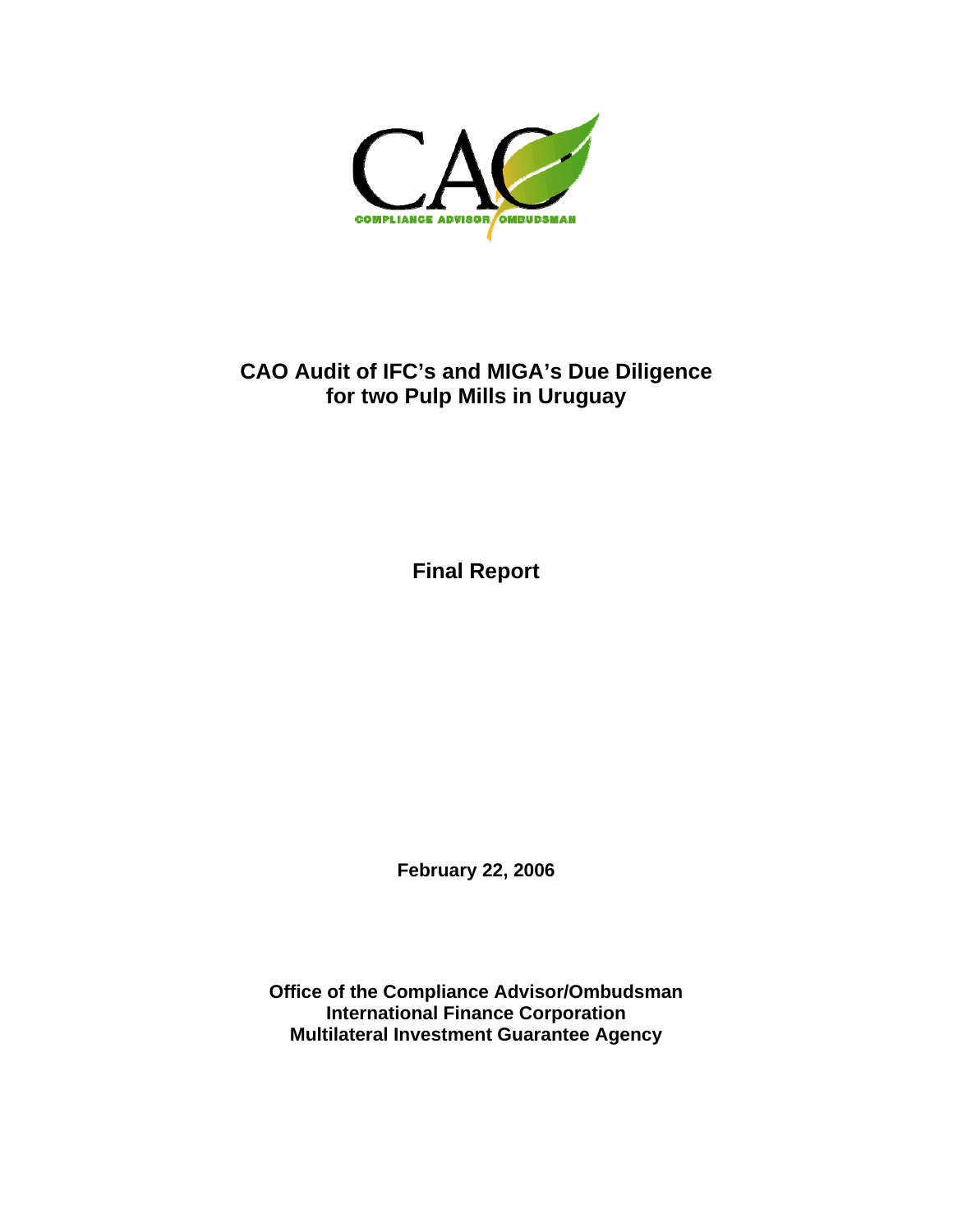

# **Acronyms**

| ADP           | <b>Air Dried Pulp</b>                                  |
|---------------|--------------------------------------------------------|
| <b>BAT</b>    | <b>Best Available Technology</b>                       |
| <b>BTO</b>    | Back To Office report                                  |
| CAO           | Compliance Advisor/Ombudsman                           |
| <b>CARU</b>   | Comision Administratdora del Rio Uruguay               |
| <b>CES</b>    | Environment and Social Development Department of IFC   |
| <b>CIS</b>    | <b>Cumulative Impact Study</b>                         |
| <b>CMB</b>    | Celulosas de M'Bopicua project                         |
| <b>DINAMA</b> | Dirección Nacional de Medio Ambiente                   |
| EA            | <b>Environmental Assessment</b>                        |
| EAP           | <b>Environmental Action Plan</b>                       |
| <b>ECF</b>    | <b>Elemental Chlorine Free</b>                         |
| <b>EIA</b>    | <b>Environmental Impact Assessment</b>                 |
| <b>ESAP</b>   | <b>Environmental and Social Action Plan</b>            |
| <b>ESIM</b>   | <b>Environmental and Social Information Memorandum</b> |
| <b>ESRP</b>   | <b>Environmental and Social Review Procedures</b>      |
| EU            | <b>European Union</b>                                  |
| <b>FOSA</b>   | Compañia Forestal Oriental SA                          |
| <b>FSC</b>    | <b>Forestry Stewardship Council</b>                    |
| <b>IFC</b>    | <b>International Finance Corporation</b>               |
| IPPC (EU)     | <b>Integrated Pollution Prevention and Control</b>     |
| <b>MIGA</b>   | Multilateral Investment Guarantee Agency               |
| <b>NGO</b>    | Non Governmental Organization                          |
| <b>OP</b>     | <b>Operation Procedures</b>                            |
| <b>PCDP</b>   | <b>Public Consultation and Disclosure Plan</b>         |
| PDS-ER        | Project Data Sheet - Early Review                      |
| <b>ESRP</b>   | <b>Environmental and Social Review of Projects</b>     |
| <b>PPAH</b>   | <b>Pollution Prevention and Abatement Handbook</b>     |
| <b>PRM</b>    | <b>Peer Review Meeting</b>                             |
| <b>TCF</b>    | <b>Total Chlorine Free</b>                             |
| <b>TLM</b>    | Terminal Logistica M' Bopicua                          |
| US-EPA        | United States - Environmental Protection Agency        |
| WBG           | <b>World Bank Group</b>                                |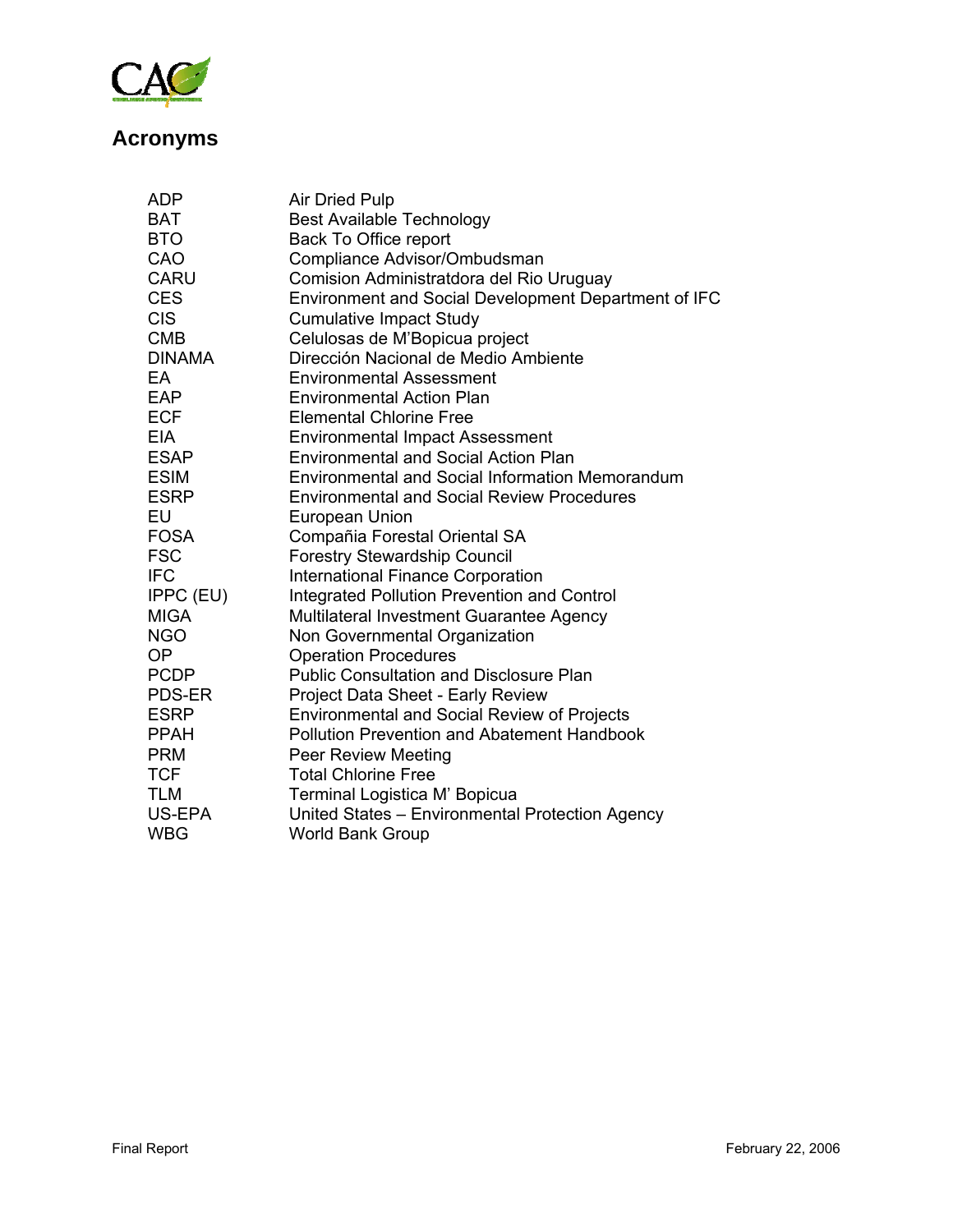

## **Table of Contents**

## **Acronyms**

| 1.         |                                                                                                                                                                                                                                                                                                                                  |  |  |
|------------|----------------------------------------------------------------------------------------------------------------------------------------------------------------------------------------------------------------------------------------------------------------------------------------------------------------------------------|--|--|
| 1.1<br>1.2 |                                                                                                                                                                                                                                                                                                                                  |  |  |
| 2.         | Context to the Audit of IFC's and MIGA's Due Diligence5                                                                                                                                                                                                                                                                          |  |  |
| 2.1        | 2.1.1<br>2.1.2<br>2.1.3                                                                                                                                                                                                                                                                                                          |  |  |
| 2.2        | Framework within which MIGA's and IFC's due diligence take place and audit criteria7                                                                                                                                                                                                                                             |  |  |
| 3.         | <b>IFC</b>                                                                                                                                                                                                                                                                                                                       |  |  |
| 3.1        | 3.1.1<br>3.1.2<br>Provisions for dealing with significant new information post EA disclosure11<br>3.1.3                                                                                                                                                                                                                          |  |  |
| 3.2        |                                                                                                                                                                                                                                                                                                                                  |  |  |
|            | 3.2.1 Adequacy of IFC's EA due diligence and disclosure for the Orion project 11<br>3.2.1.1 How did IFC assure itself that the Orion EA was complete in all material<br>3.2.1.2 How did IFC address EA related disclosure on the Orion project? 12<br>3.2.1.3 How did IFC handle the emergence of significant new information?13 |  |  |
|            | 3.2.2.1 How did IFC assure itself that the CMB EA was complete in all                                                                                                                                                                                                                                                            |  |  |
|            | 3.2.2.2 How did IFC address EA related disclosure on the CMB project?  14<br>3.2.2.3 How did IFC handle the emergence of significant new information?15                                                                                                                                                                          |  |  |
| 4.         |                                                                                                                                                                                                                                                                                                                                  |  |  |
| 4.1        | 4.1.1<br>4.1.2<br>Provisions for dealing with significant new information post EA disclosure18<br>4.1.3                                                                                                                                                                                                                          |  |  |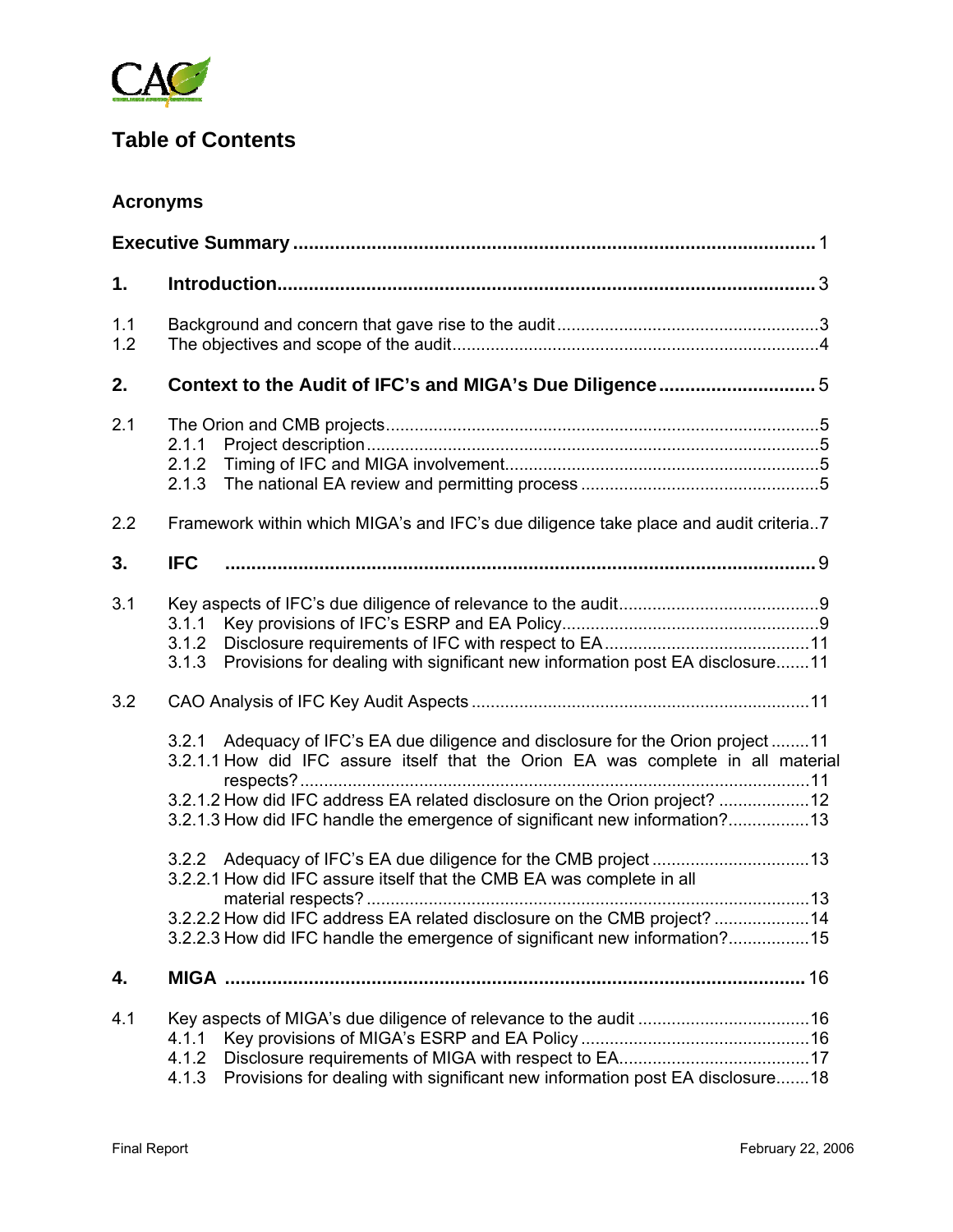

| 4.2        | 4.2.1 Adequacy of MIGA's EA due diligence and disclosure for the Orion project18<br>4.2.1.1 How did MIGA assure itself that the Orion EA was sufficiently complete<br>4.2.2.2 How did MIGA address EA related disclosure on the Orion project? 20 |    |
|------------|---------------------------------------------------------------------------------------------------------------------------------------------------------------------------------------------------------------------------------------------------|----|
| 5.         |                                                                                                                                                                                                                                                   | 21 |
| 5.1        |                                                                                                                                                                                                                                                   |    |
| 5.2        | 5.2.1<br>5.2.3 Why did IFC's and MIGA's due diligence result in differing outcomes?23                                                                                                                                                             |    |
| 6.         |                                                                                                                                                                                                                                                   | 25 |
| 6.1<br>6.2 |                                                                                                                                                                                                                                                   |    |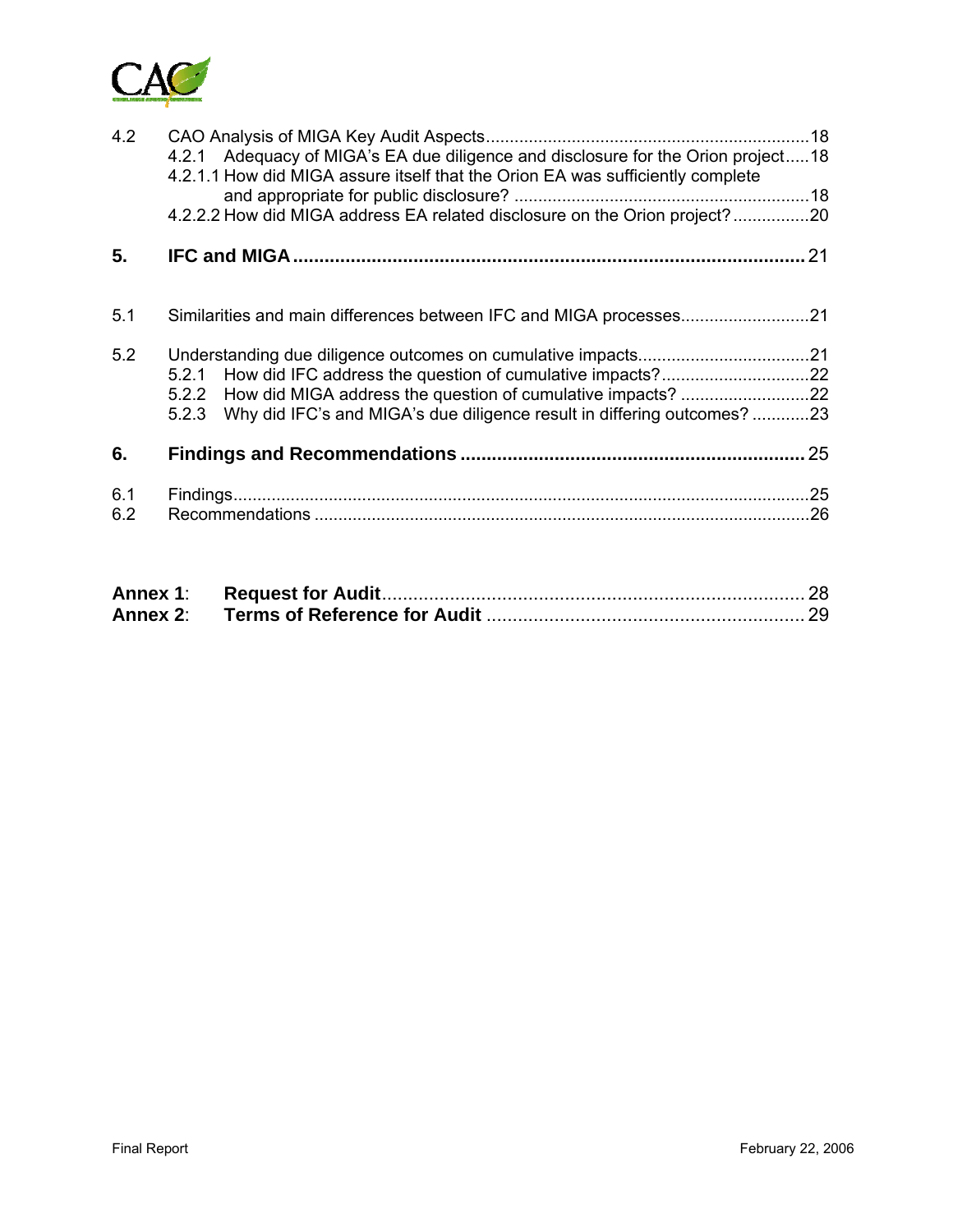

## **Executive Summary**

This audit report relates to two projects on the River Uruguay, which forms the natural border between Uruguay and Argentina. Both projects are in Uruguay. One project is being developed by Groupo Empresarial ENCE of Spain (the Celulosas de M'Bopicua project, or CMB project), and the second is being developed by Oy Metsa Botnia of Finland (the Orion project). IFC is considering investing in both projects; MIGA is considering providing political risk insurance to the Orion project only. The audit was initiated in response to a request from the CAO's Ombudsman function, following the completion of a Preliminary Assessment Report on a complaint submitted to the CAO in September 2005. The CAO recommended that an audit of IFC's and MIGA's appraisal procedures be undertaken, up to the point of disclosure of the EAs. The objective of the audit was to provide greater clarity in relation to the application of social and environmental appraisal procedures by both IFC and MIGA.

Having taken the decision to commission an additional study of the cumulative impacts in July 2005, IFC essentially signaled that there had been a short-coming in its earlier due diligence. However, IFC gave no public clarity about the extent to which the Cumulative Impact Study (CIS) might influence project decision-making, by neither acknowledging that there had been a shortcoming in its earlier due diligence, nor by making a clear commitment to consultation on the CIS, nor a clear commitment to restart the disclosure period.

CAO does not discuss the efficacy of IFC's decision to commission a CIS in July 2005, and within the scope of this audit only seeks to identify possible explanations for the divergence of opinion between IFC and MIGA concerning the need for a CIS.

In regard to how IFC have applied their policies and procedures, CAO finds that―

- IFC's due diligence to satisfy itself that the EAs were complete in all material respects prior to disclosure was inadequate and not in compliance with the organization's Disclosure Policy, resulting in disclosure of EAs that were not complete.
- In addition to the inadequacy of the due diligence pertinent to this specific EA, CAO concludes that IFC's ESRPs more generally are not currently supportive of compliance with IFC's Disclosure Policy requirements. In other words, although the procedures are followed, they are not rigorous or robust enough to sufficiently support an outcome that is in compliance with the Disclosure Policy. For example, CES is not currently obliged to record the basis for determining that an EA is complete in all material respects. Similarly, the procedures provide insufficient guidance to staff in the event that they discover a requirement for the client to undertake additional EA work after public disclosure has taken place.

In regard to how MIGA have applied their policies and procedures, CAO finds that―

 MIGA's process of due diligence on the Orion project was in compliance with the organization's policies and procedures that required the documents disclosed to be sufficiently complete for public disclosure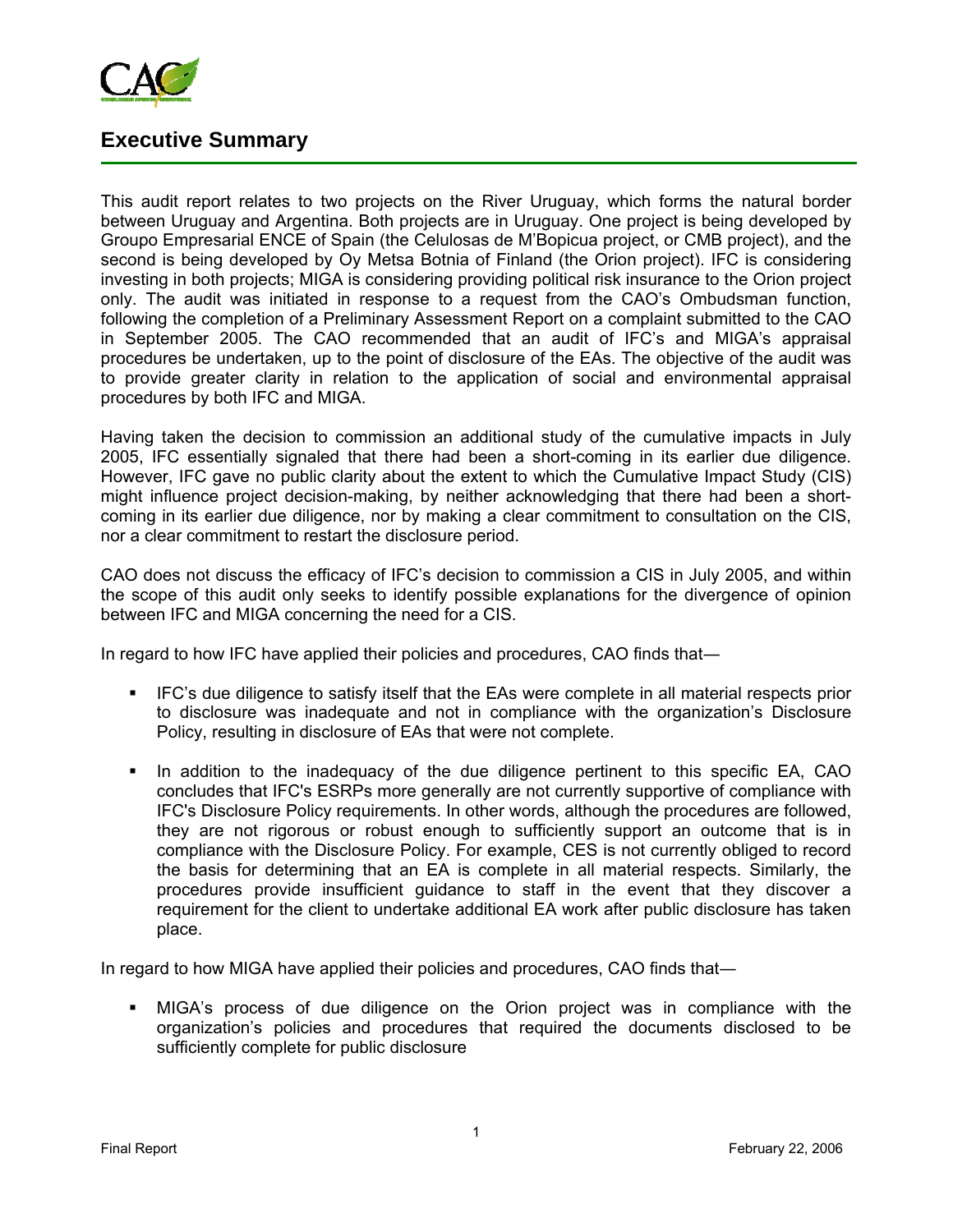

CAO makes the following observations:

- The absence of explicit procedures for deciding how to handle circumstances in which a need for additional information is identified after public disclosure has begun, results in the process being unnecessarily unpredictable for staff, stakeholders and project sponsors.
- IFC and MIGA initially collaborated effectively with respect to the Orion project, however, when IFC identified a need for, and took the decision to commission, an additional study of cumulative impacts, the collaboration was less evident.
- Orion EA documentation was not publicly available through the InfoShop Web site several weeks after MIGA announced that it was officially disclosed.

Based on this audit:

- CAO recommends that IFC systematically document its appraisal of the adequacy of clients' social and environmental processes and documentation prior to public disclosure of EA documents, so that IFC in detail outlines the findings of its environmental and social due diligence.
- CAO recommends that procedures be implemented in both organizations that clearly define the process to be followed where short-comings are identified in the client's social or environmental documentation or processes after disclosure.
- CAO recommends that where IFC and MIGA are involved in the same project there should be clearly defined procedures for collaboration, including the sharing of information and the documentation of the rationale for key decisions.
- CAO recommends that IFC and MIGA implement procedures to verify that the documentation posted on the external Web sites is accessible, correct, and consistent during the entire disclosure period.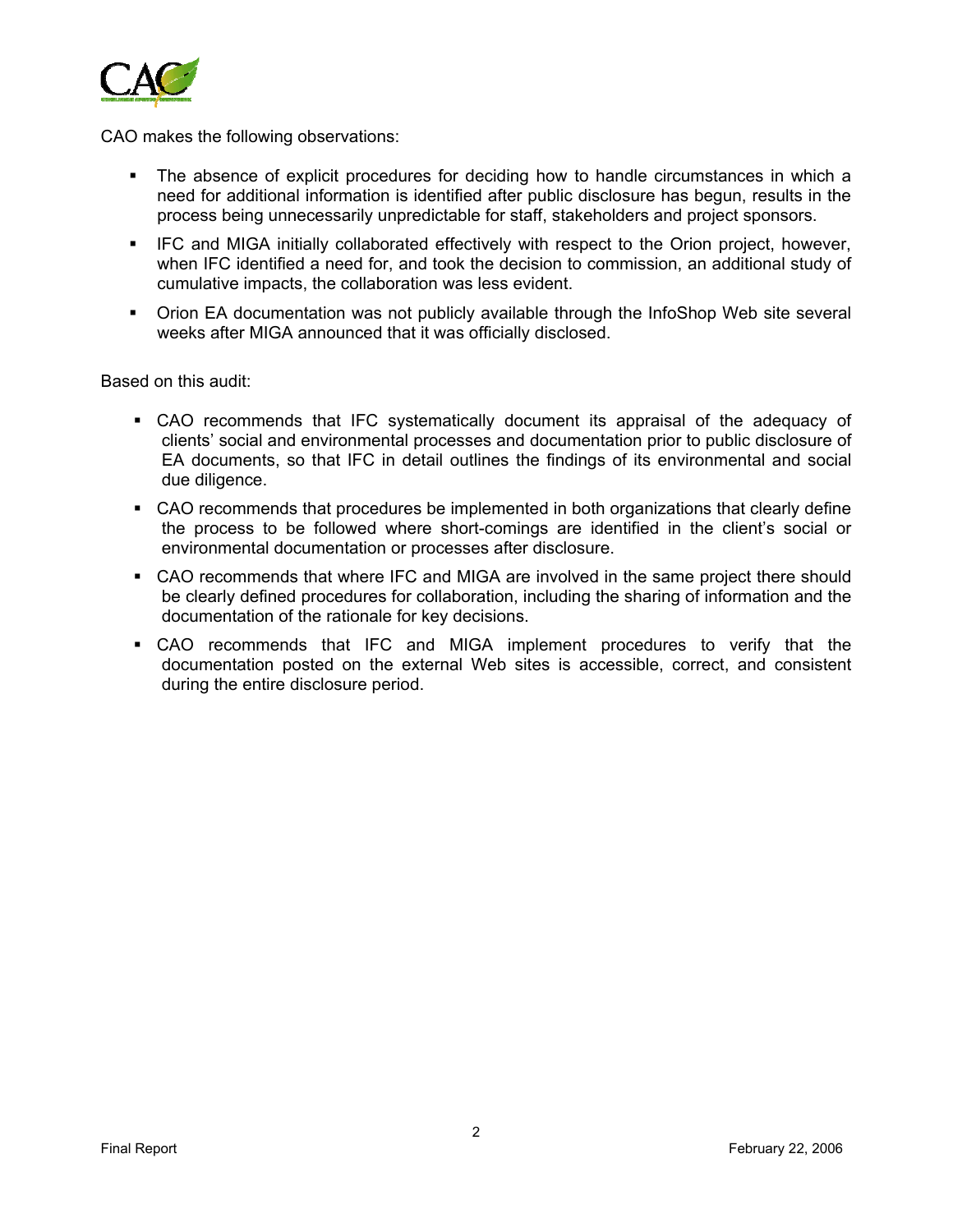

## **1 Introduction**

The Compliance Advisor/Ombudsman (CAO) is an independent post that reports directly to the President of the World Bank Group. Established in 1999, the CAO has three distinct roles that promote dispute resolution and external accountability for IFC and MIGA:

- The Ombudsman role: Responding to Complaints by persons who are affected by projects and attempting to resolve the issues raised, using a flexible problem-solving approach.
- The Compliance role: Overseeing audits of IFC's and MIGA's social and environmental performance, particularly in relation to sensitive projects, to ensure compliance with policies, guidelines, procedures, and systems.
- The Advisory role: Providing a source of independent advice to the President and the management of IFC and MIGA, in relation to broader environmental and social policies, guidelines, procedures, strategic issues, trends, and systemic issues.

A compliance audit is concerned with independently assessing the application to a project of policies, guidelines and procedures, to determine whether IFC and MIGA are in compliance. Several principles underpin the compliance audit function. These principles are designed to ensure that the Compliance role remains focused on enhancing social and environmental outcomes, while ensuring that the Safeguard Policies, related guidelines, and procedures are interpreted correctly.

If auditing identifies noncompliance, the emphasis will be on promoting constructive solutions and avoiding recurrences, rather than punitive measures aimed at individual staff.

A compliance audit is a systematic, documented verification process of objectively obtaining and evaluating evidence to determine whether environmental and social activities, conditions, management systems, or related information are in compliance with the audit criteria.

## **1.1 Background and concern that gave rise to the audit**

This audit report relates to two projects in Uruguay, close to the border with Argentina. One project is being developed by Groupo Empresarial ENCE of Spain (the Celulosas de M'Bopicua project, or CMB project), and the second is being developed by Oy Metsa Botnia of Finland (the Orion project). IFC is considering investing in both projects; MIGA is considering providing political risk insurance to the Orion project only.

The audit was initiated in response to a request from the CAO's Ombudsman function, following the completion of a Preliminary Assessment Report on a complaint submitted to the CAO in September 2005. CAO recommended that an audit of IFC and MIGA's appraisal procedures be undertaken, up to the point of public disclosure of the EAs for both projects.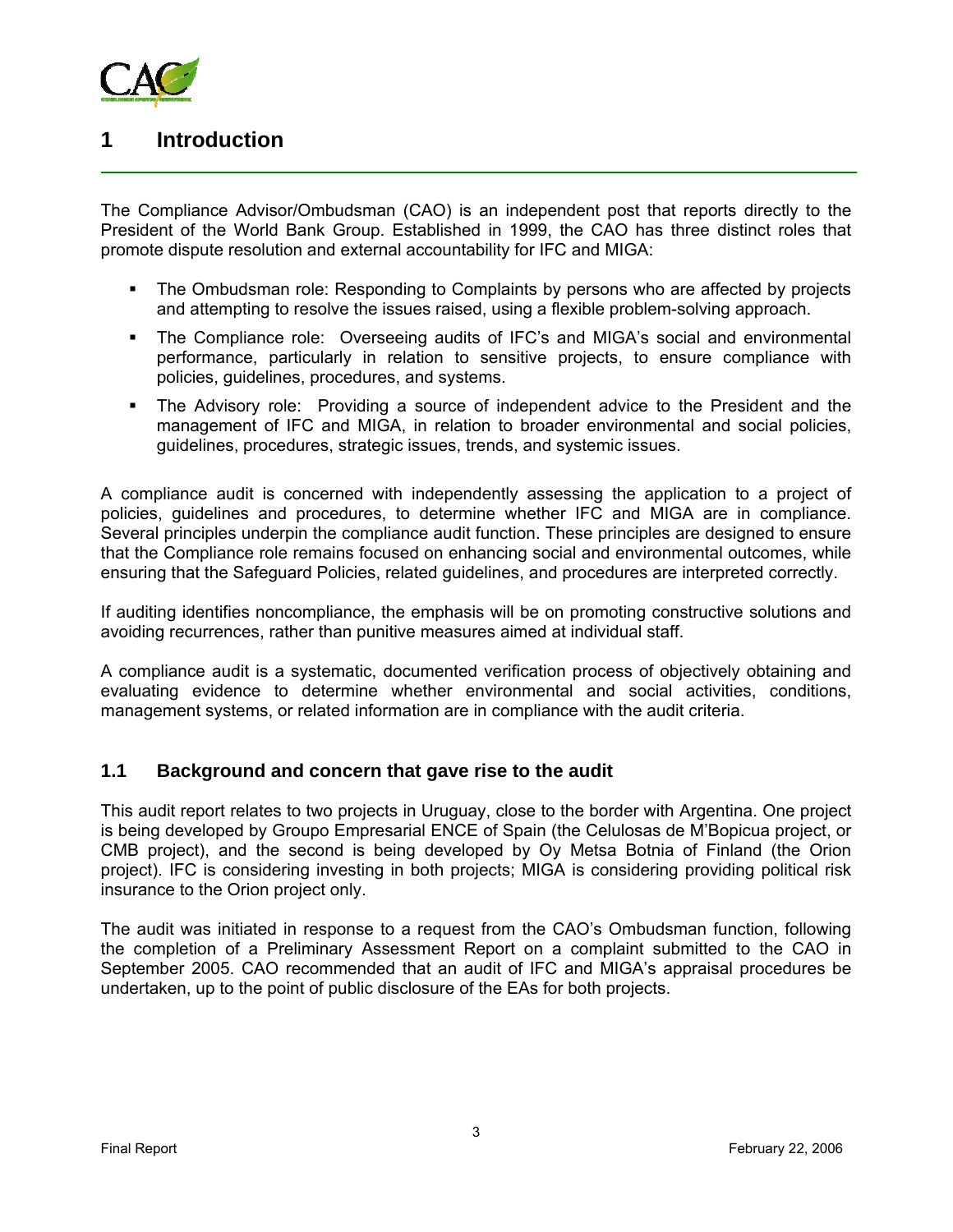

## **1.2 The objectives and scope of the audit**

The objective of the audit was to provide greater clarity in relation to the application of social and environmental appraisal procedures by both IFC and MIGA. Listed below are the three specific objectives:

- Review IFC's and MIGA's due diligence of the projects to satisfy themselves that the EAs were complete prior to disclosure<sup>[1](#page-7-0)</sup>
- Review if the practice followed when additional information after public disclosure of the EA is required or comes to light, is, in fact, consistent with applicable policies or procedures
- Understand how the application and interpretation of IFC and MIGA Environmental and Social Review Procedures can result in differing outcomes between the two institutions, with particular emphasis on the issue of cumulative impacts.

The scope did not include any assessment of whether there was a need for an additional study of cumulative impacts. Therefore the audit was not concerned with the efficacy of the decision by IFC to commission a Cumulative Impact Study in July 2005.

 $\overline{a}$ 

<span id="page-7-0"></span> $1$  IFC and MIGA have slightly different criteria for disclosure. See Chapters 3.1 and 4.1.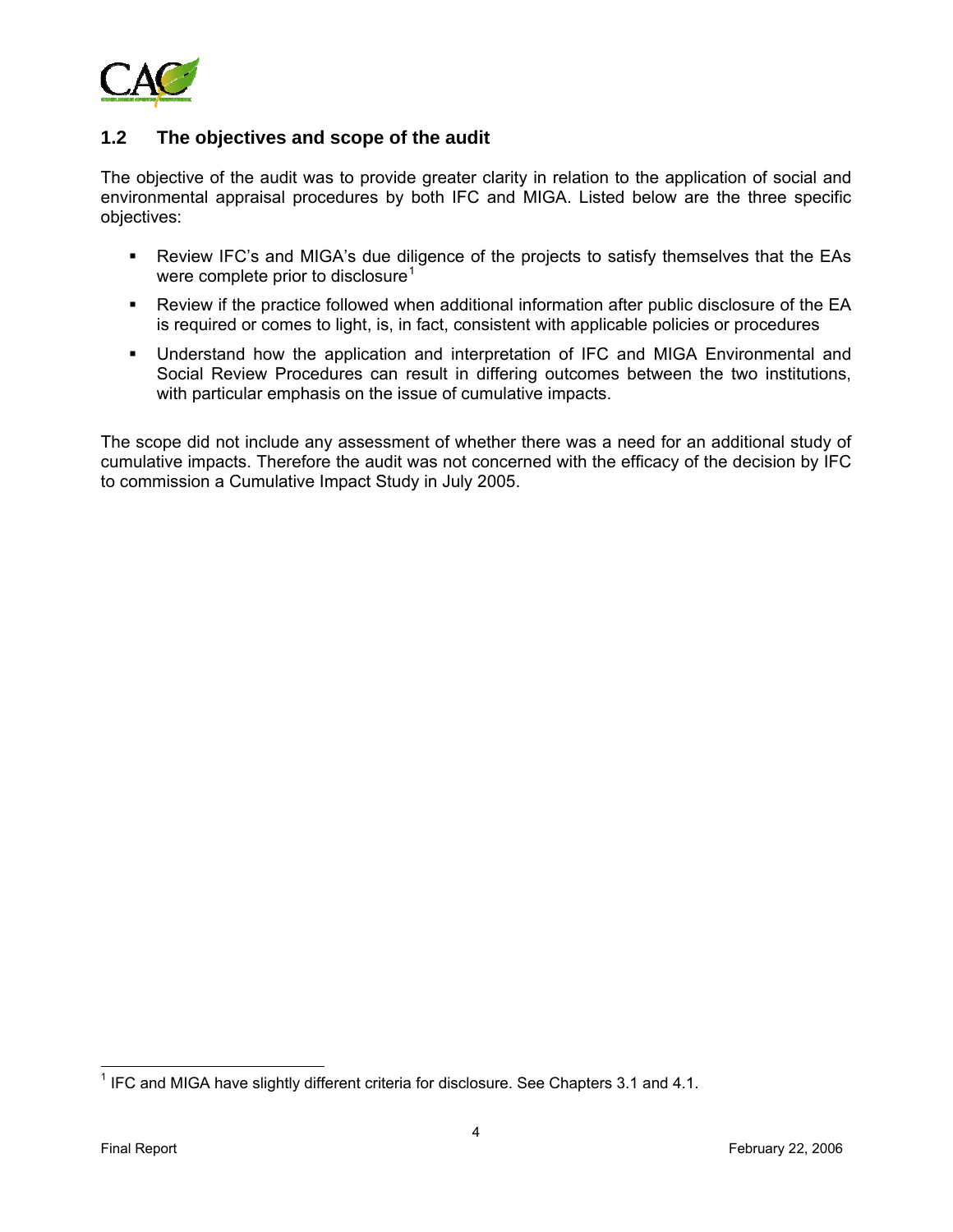

## **2 Context to the Audit of IFC's and MIGA's Due Diligence**

### **2.1 The Orion and CMB projects**

#### *2.1.1 Project Description*

The proposed Celulosas de M'Bopicuá (CMB) project is a greenfield eucalyptus kraft pulp mill, which will use Elemental Chlorine Free (ECF) technology. The site for the CMB mill is in the Rio Negro district in Uruguay, 12 km from Fray Bentos. The proposed facility will produce annually 500,000 tons of air-dried pulp (ADP), the primary raw material for the production of paper and paper-related products. The total cost of the project is expected to be US\$660 million.

The proposed Orion project is also a greenfield eucalyptus kraft pulp mill, which will use Elemental Chlorine Free (ECF) technology. The site for the mill is in Fray Bentos, Uruguay. This mill will also produce the primary raw material for the production of paper and paper-related products with a capacity of 1 million tons of air-dried pulp (ADP) a year. The total cost of the project is US\$1.2 billion.

#### *2.1.2 Timing of IFC and MIGA involvement*

The preliminary application by Botnia to MIGA for the Orion project, took place April 14, 2004. MIGA received the definitive application from Botnia on October 19, 2004, and MIGA's environmental team began the environmental and social due diligence in mid-December and made a site visit in January 2005, which resulted in a clearance memorandum dated January 24, 2005, and a disclosure of the EA on February 9, 2005.

IFC prepared its Project Data Sheet – Early Review on August 10, 2004, for the Orion project, after which IFC entered a period during which it was not actively involved until February 2005. IFC's environmental team was on a site visit in March 2005, and IFC disclosed the EA on April 20, 2005.

For the CMB project, IFC prepared a Project Data Sheet – Early Review on December 15, 2004, and disclosed the EA on July 29, 2005.

#### *2.1.3 The national EA review and permitting process*

Both the CMB project and the Orion project had completed the process for review and disclosure of the environmental impact assessment by the competent authority in Uruguay, DINAMA (Dirección Nacional de Medio Ambiente), and had received an Autorización Ambiental Previa (Environmental Permit)<sup>[2](#page-8-0)</sup> prior to IFC's disclosure of the EA and related documents. MIGA's disclosure of the EA and related documents for the Orion project occurred near the end of the process as the Uruguayan authority were drafting the Environmental Permit for disclosure in February 2005.

The permits allow specified construction works to start within 24 months following notification of the order and for operations to start within 48 months of the beginning of construction.

 $\overline{a}$ 

<span id="page-8-0"></span> $2$  In the form of Orders issued by the Ministry of Housing, Territorial, and Environmental Affairs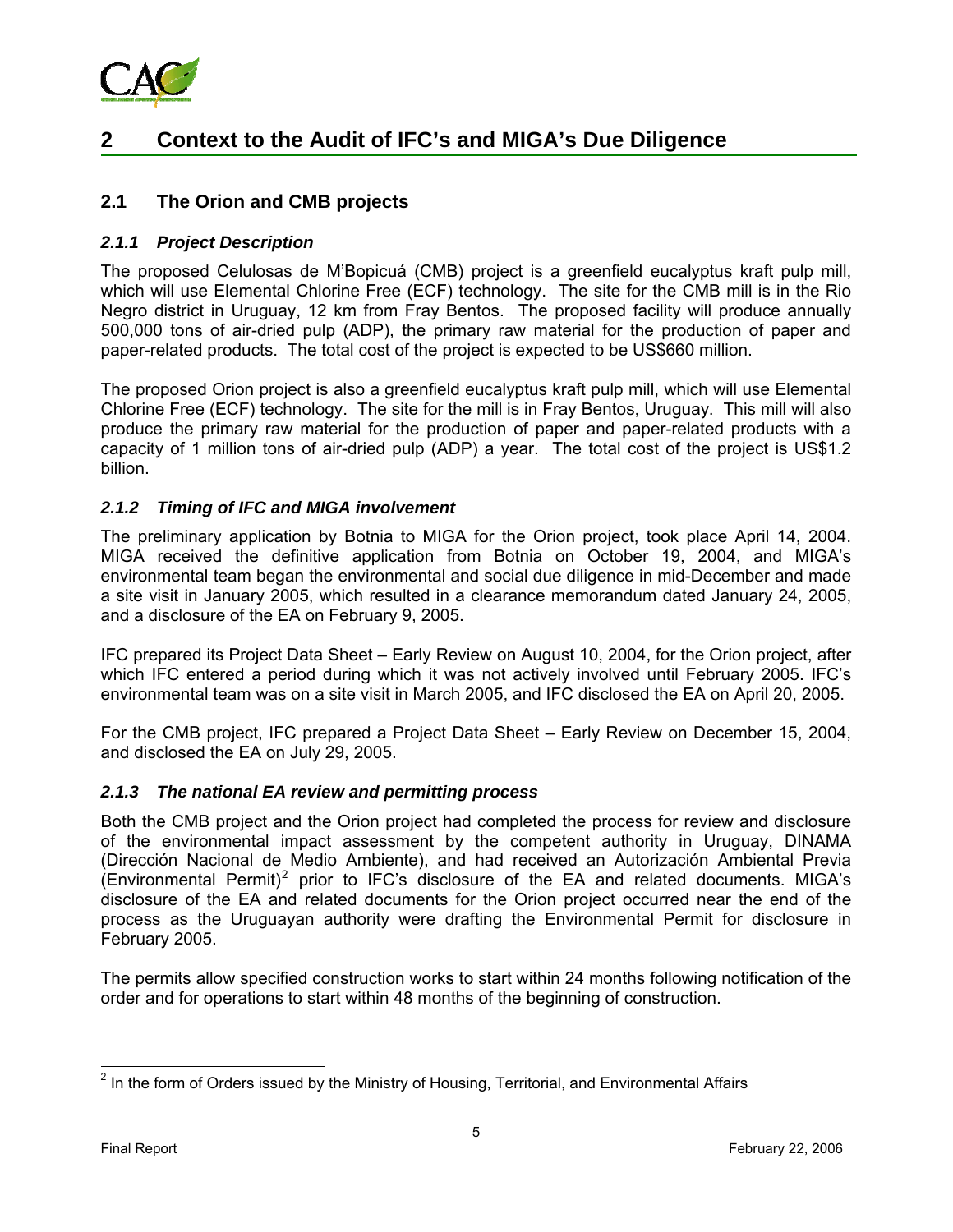

The process followed by DINAMA is an internal review of the EA submitted by the sponsor, which may include formal requests for supplementary information or analysis, followed by a 120-day EA public disclosure period and one or more public hearings organized and publicized by the project sponsor as specified by DINAMA. Following the public hearing, DINAMA may request that the sponsor conduct further work. When DINAMA is satisfied that the issues raised during the public disclosure of the EA and the public hearings have been properly taken account of in its examination of the sponsor's application for an Environmental Permit, the Environmental Permit is drafted and made public. The permit may include conditions that the sponsor must satisfy throughout the period covered by the permit or at specific times, e.g. before construction starts. There is a 14-day period within which objections concerning the Environmental Permit may be lodged. Following this 14-day period, DINAMA may determine, or an objector request, that a further public hearing is needed. Once DINAMA is satisfied that any objections have been addressed, the Environmental Permit comes into effect.

#### *The CMB project*

In the case of the CMB project, the EA was submitted to DINAMA on January 8, 2003, and following review by DINAMA was publicly disclosed locally on May 26, 2003. The public hearing on the EA was held in Fray Bentos on July 21, 2003. The Environmental Permit was issued on October 9, 2003, and was valid for 24 months in which to begin construction and for 48 months from the start of construction to begin operations.

The permit for the CMB project included conditions such as the development of environmental management plans prior to construction and operation, monitoring and monitoring plan requirements, specifications for pollution control and other technical aspects, emission limits, requirements to present a solid waste disposal project for approval by DINAMA prior to construction, and participation in an Environmental Monitoring Commission lead by DINAMA. The Environmental Permit was revised in April 2004, with an amended table of air emission limits.

In July 2005, a supplement to the EA was produced in response to a request from IFC (see Chapter 3.2.2).

#### *The Orion project*

In the case of the Orion project, the EA was submitted to DINAMA on March 31, 2004. DINAMA's review up to December 2004, involved six requests for supplementary information and analysis covering a range of topics, including assessment of the cumulative impacts of the Botnia and CMB projects in relation to water, air, and odor. A seventh request was made on December 20, 2004, and the response to this was dated January 17, 2005.

On December 6, 2004, DINAMA instructed Botnia to announce the beginning of the public disclosure period with a public hearing to be held in Fray Bentos on December 21, 2004. Botnia printed and distributed 3,000 copies of the EA summary and opened a public consultation office in Fray Bentos for the week of December 13, 2004. Botnia announced the consultation in local newspapers and on radio and TV stations in the Fray Bentos area, including adjacent towns and across the river in the city of Gualeguaychu, Argentina.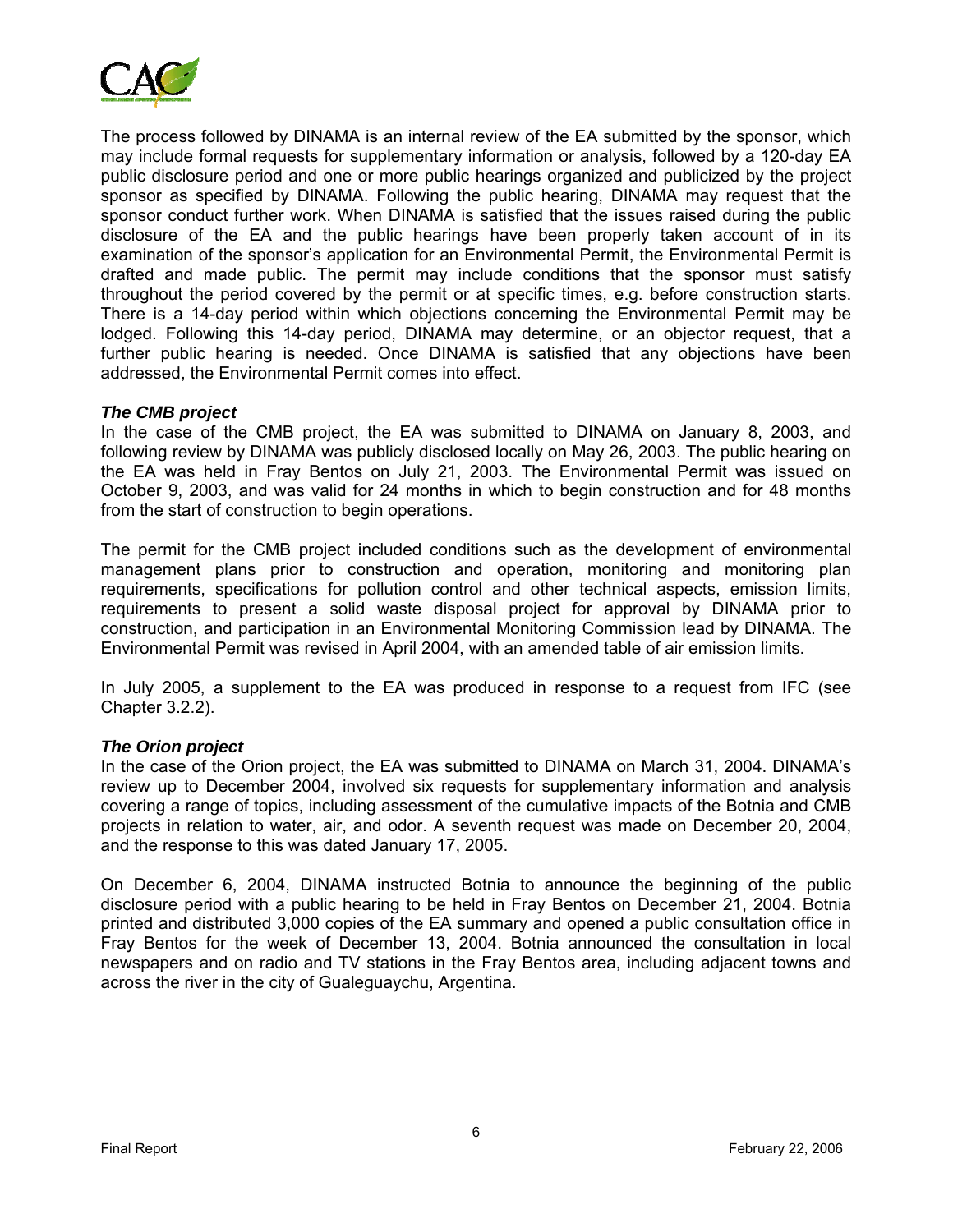

The permit was released for public disclosure on February 14, 2005. During the 14-day notification period, one appeal was lodged by Guayubira, $3$  which reserved its right to specify the appeal at a later date.

The Orion Environmental Permit dated February 15<sup>[4](#page-10-1)</sup>, 2005 sets out the EA submission and review process, lists the main issues raised at the public hearing on the EA, notes that the issues raised during the public notices and the hearing in connection with the permit were properly taken into account in DINAMA's examination of the application, and sets out 34 conditions applied to the permit. These conditions include information and access to be provided to DINAMA, additional plans and studies to be completed at various stages, project-specific emission limits, monitoring and monitoring plan requirements, participation of Botnia in an environmental performance committee to include local government and community representatives, proposals for a revised location of the on-site landfill, acquisition and management of a conservation area, and construction of a cycle way.

### **2.2 Framework within which MIGA's and IFC's due diligence takes place and audit criteria**

As the focus of this audit concerned the adequacy of due diligence, the framework within which due diligence takes place for both IFC and MIGA was important to understand. IFC's due diligence is primarily guided by―

- IFC's procedure for Environmental and Social Review of Projects (**ESRPs**) *(1998)*;
- IFC's OP 4.01 Policy on Environmental Assessment (**EA**) *(1998);*
- **IFC's Policy on Disclosure of Information.**

In addition, IFC has safeguard policies addressing specific issues such as Involuntary Resettlement, Natural Habitats, Indigenous Peoples, Cultural Property, and Forestry. These are not directly relevant to the scope of this audit<sup>[5](#page-10-2)</sup>. The sector-specific guidelines within the Pollution Prevention and Abatement Handbook *(1999, final version)* are applicable to IFC, in common with the other institutions of the World Bank Group. This includes a guideline on Pulp and Paper mills. IFC has also produced an Environmental, Health and Safety Guideline for Port and Harbor facilities (July 1998).

The framework within which MIGA's due diligence takes place is similar to IFC, and includes―

- MIGA's Environmental and Social Review Procedures (**ESRPs**) *(2002)*;
- MIGA's Policy on Environmental Assessment (**EA**) *(1999);*

<span id="page-10-0"></span><sup>-&</sup>lt;br>3 An Uruguay-based environmental NGO focusing on conservation and the socioeconomic and environmental impacts of forest developments. See [www.guayubira.org](http://www.guayubira.org/)

<span id="page-10-1"></span> $4$  The permit was disclosed on February 14, 2005, the date on the accessible document reads February 15, 2005

<span id="page-10-2"></span><sup>&</sup>lt;sup>5</sup> This is not to suggest that individual safeguard polices are (or are not) applicable to either the CMB or Orion projects. The focus of CAO in the audit, however, was on key provisions of the EA Policies, ESRPs, and Disclosure Policies of IFC and MIGA.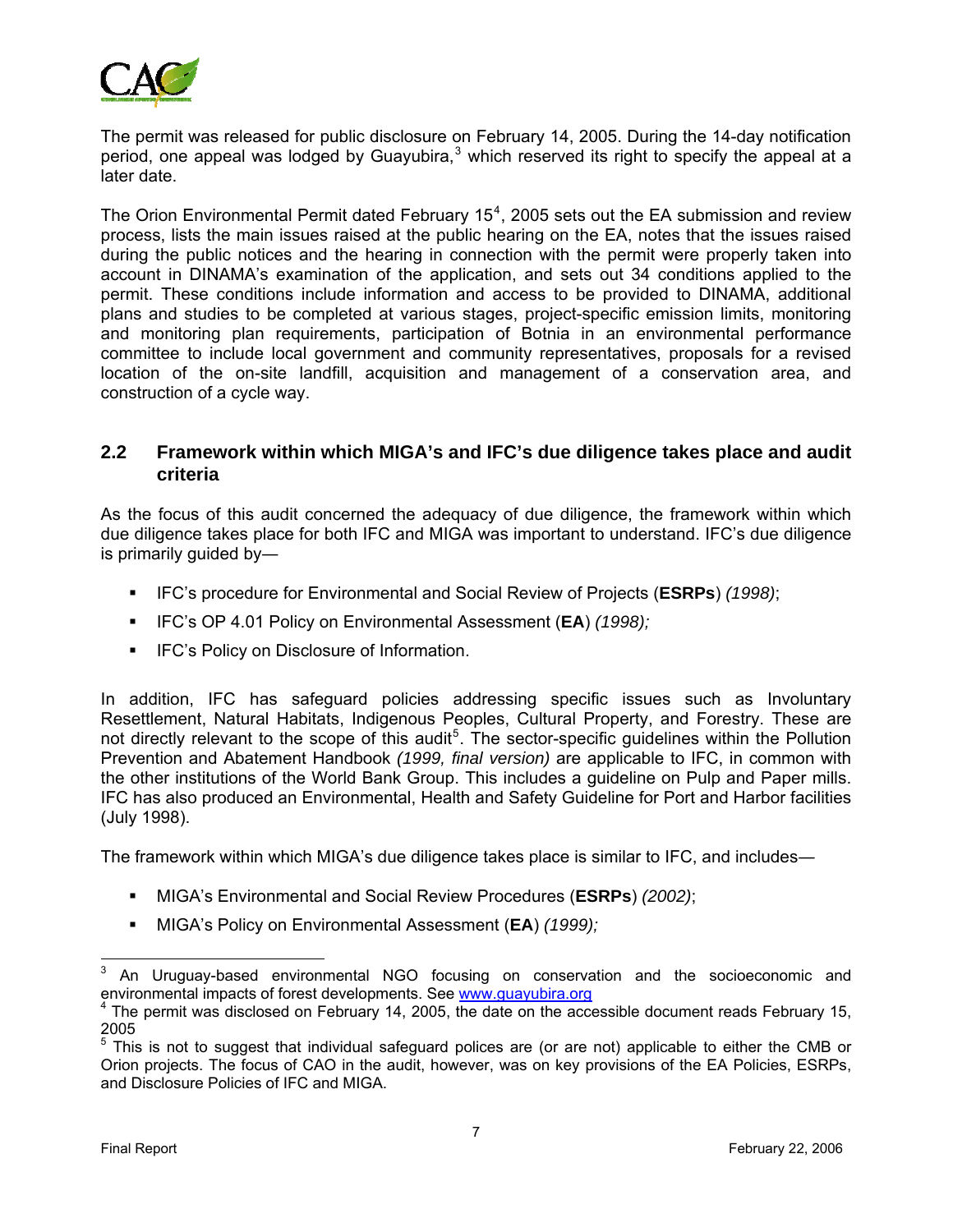

MIGA's Disclosure Policy *(1999).*

MIGA has interim issues-specific safeguard policies that are broadly similar to those of the IFC. These are not directly relevant to the scope of this audit. The sector-specific guidelines within the Pollution Prevention and Abatement Handbook *(1999, final version)* are also applicable to MIGA.

This framework represents the key audit criteria.

In making a determination of the adequacy of IFC's and MIGA's due diligence, the following overall issues were explicitly considered by the CAO:

- Documentation of decision-making processes and document trails to verify conclusions reached.
- The application of relevant procedures, and the extent to which these procedures are supportive of compliance with policies, and
- Consistency between intent spelled out in overall policies and applied procedures.

CAO specifically focused on these overall issues within the following areas:

- Engagement with Botnia and ENCE on the scope and content of the EA, applicable policies and guidelines, and on any deficiencies in the EA that needed to be addressed.
- The determination of the project's area of influence; the consideration of ancillary aspects or associated facilities; analysis of feasible alternatives, including the 'without project' situation; consideration of cumulative impacts; and verification of adequacy of consultation and local disclosures in support of meaningful consultation.

At this stage, CAO has not conducted an in-depth independent assessment of the adequacy of the EAs and ancillary materials for the projects but, instead, has focused on internal processes according to the audit Terms of Reference.

The specific policy and procedural provisions of IFC and MIGA in relation to the audit criteria are outlined in Chapter 3.2 for IFC and Chapter 4.2 for MIGA.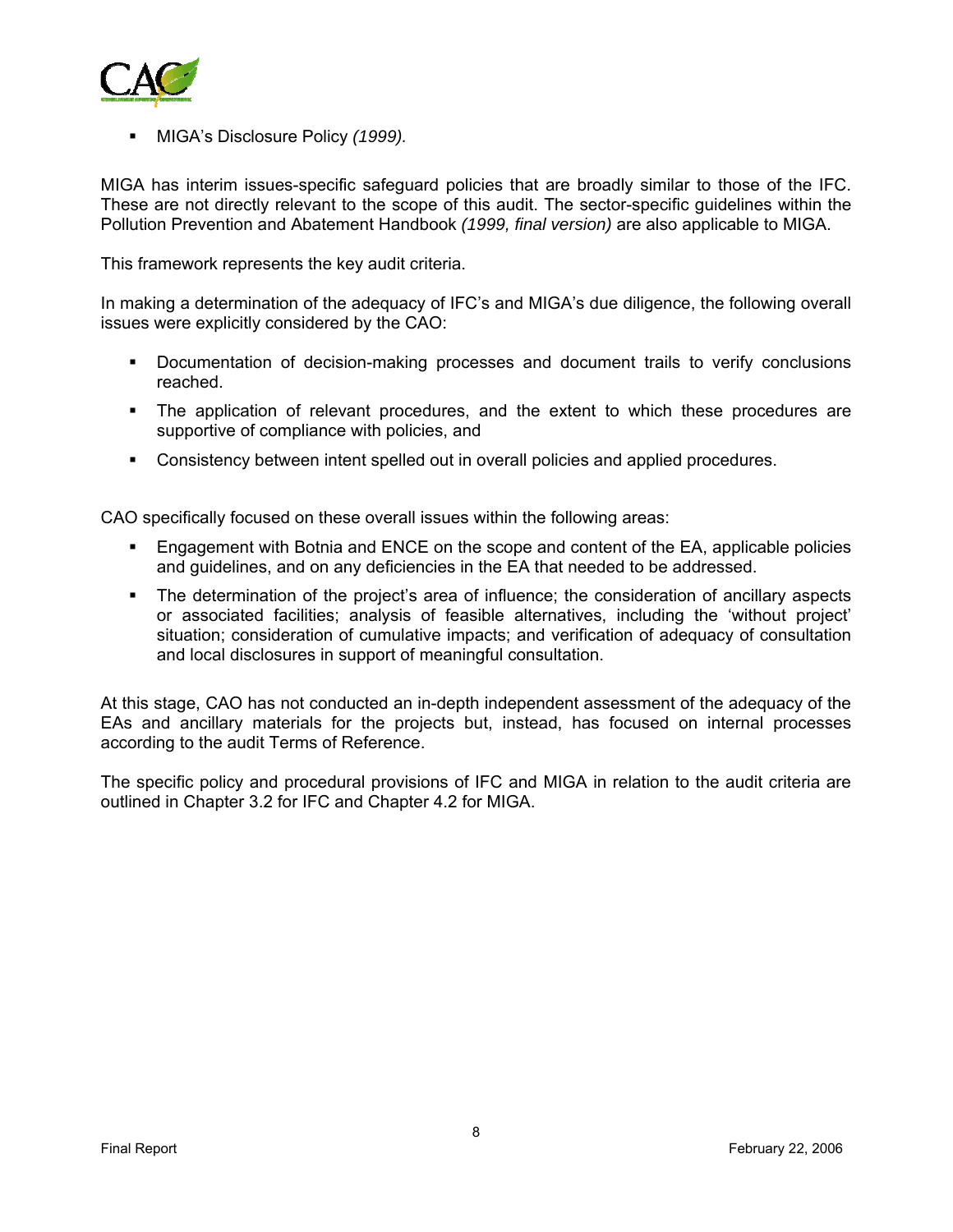

## **3 IFC**

## **3.1 Key aspects of IFC's due diligence of relevance to the audit**

### *3.1.1 Key provisions of IFC's ESRPs and EA Policy*

IFC's procedure for Environmental and Social Review of Projects (ESRPs) of 1998<sup>[6](#page-12-0)</sup> discusses applicable environmental and social policies, outlines applicable environmental and other guidelines, describes IFC's project cycle, and details the procedures that IFC staff must follow to ensure that projects meet IFC's commitment to environmentally sustainable and socially responsible projects. The ESRPs include the following stages that are applicable up to the point of public disclosure of a project:

- *Environmental screening:* Once a project has proceeded to the early review stage and is being considered for financing, project screening is undertaken by the Environment and Social Development Department (CES) to decide on the nature and extent of the environmental assessment needed for the project and to categorize the project (as A, B, or  $C$ :
- *Environmental and social information requirements and review:* CES must have sufficient information on the environmental and social aspects of a project for staff to review the environmental assessment (and any other available information) to determine its adequacy and identify additional information required. This may involve a site visit.
- *Public consultation:* For category A projects, the sponsor is required to conduct meaningful consultations and to submit a Public Consultation and Disclosure Plan to IFC.
- **Disclosure of EA:** Once CES is satisfied that the EA is complete in all material respects, it discloses the EA (and any supplements or addenda) to the public (see section 3.1.2).
- *Environmental and social clearance:* On determining that a project *"will comply with the applicable IFC policies and meet the applicable guidelines,"* CES prepares a formal Environmental and Social Clearance Memorandum for the investment department, which clears the project for consideration by the Board<sup>[7](#page-12-1)</sup>.

In its policy on EA, IFC defines a **project's area of influence** as *"The area likely to be affected by the project, including all its ancillary aspects, such as power transmission corridors, pipelines, canals, tunnels, relocation and access roads, borrow and disposal areas, and construction camps, as well as unplanned developments induced by the project (e.g., spontaneous settlement, logging, or shifting agriculture along access roads). The area of influence may include, for example, (i) the watershed within which the project is located; (ii) any affected estuary and coastal zone; (iii) off-site areas required for resettlement or compensatory tracts; (iv) the airshed (e.g., where airborne pollution such as smoke or dust may enter or leave the area of influence); (v) migratory routes of humans, wildlife, or fish, particularly where they relate to public health, economic activities, or environmental conservation; and (vi) areas used for livelihood activities (hunting, fishing, grazing, gathering, agriculture, etc.) or religious or ceremonial purposes of a customary nature."*

<span id="page-12-0"></span> $^6$  IFC's ESRPs may be viewed in full at  $\frac{\text{www. ifc.org}}{7}$  IFC bee edvised that appealints propers the Epvi

<span id="page-12-1"></span> $<sup>7</sup>$  IFC has advised that specialists prepare the Environmental and Social Clearance Memorandum only prior</sup> to a project's presentation to Board.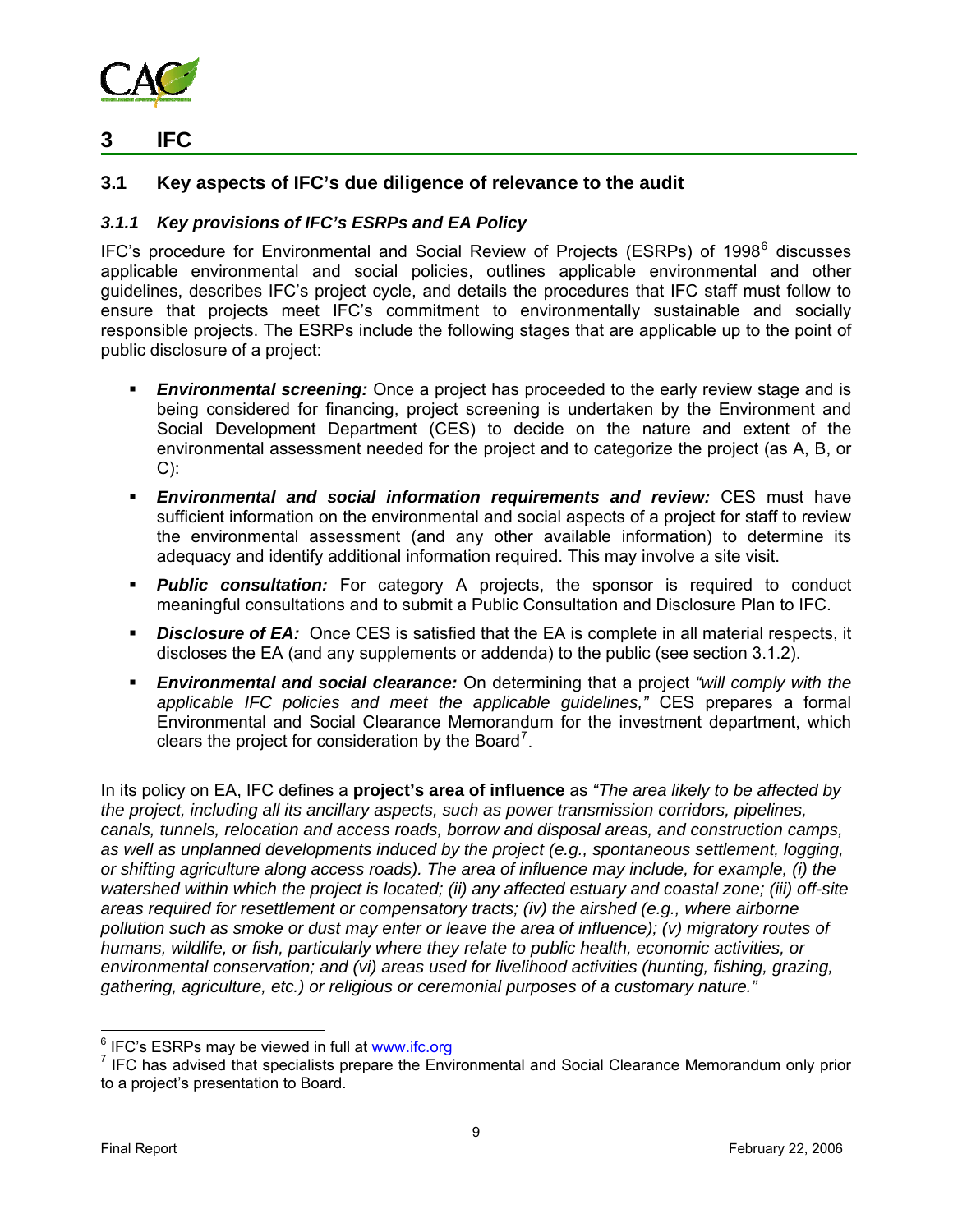

IFC has defined **associated facilities** as facilities that are essential to the construction or operation of an IFC-financed project but are not themselves financed by IFC $<sup>8</sup>$  $<sup>8</sup>$  $<sup>8</sup>$ .</sup>

IFC's EA Policy sets out **consultation requirements** that address the frequency of consultation and ensure that consultations are meaningful: *"For Category A projects, the project sponsor consults these groups at least twice: (a) shortly after environmental screening and before the terms of reference for the EA are finalized, and (b) once a draft EA report is prepared."* The policy also requires*: "For meaningful consultations, between the project sponsor and project-affected groups and local NGOs on all Category A and as appropriate for Category B projects, the project sponsor provides relevant material in a timely manner prior to consultation and in a form and language that are understandable and accessible to the groups being consulted".*

With respect to consultation, IFC's ESRPs require the following*: "For meaningful consultations, the project sponsor provides relevant information in a timely manner and in a form and language that are understandable and accessible to the groups being consulted…. To be meaningful, consultation should be carried out in a culturally appropriate manner, with information in local*  languages distributed in advance." (paragraph 37) For category A projects, clients must prepare a **Public Consultation and Disclosure plan** (PCDP). *"A PCDP defines a technically sound and culturally appropriate approach to meaningful consultation and disclosure. The plan describes local requirements for consultation and disclosure, identifies key stakeholder groups, provides a strategy and timetable for sharing information and consulting with each of these groups, describes*  resources and responsibilities for implementing the PCDP and details reporting/documentation of *the consultation and disclosure activities." (ESRPs, page 39)* In those cases when the EA has been completed prior to the IFC involvement, CES reviews the sponsor's public consultation and disclosure activities for adequacy. If necessary, a supplemental PCDP may be required.

The requirement for **analysis of alternatives** in IFC's EA policy is to *"Systematically compare feasible alternatives to the proposed project site, technology, design, and operation – including, the "without project" situation". (Annex B (f))* IFC's ESRPs require that sponsor: *"Systematically compares feasible alternatives to the proposed project site, technology, design, and operation including the "without project" scenario—in terms of their potential environmental and social impacts; the feasibility of mitigating these impacts; their capital and recurrent costs; their suitability under local conditions; and their institutional, training, and monitoring requirements. For each of the alternatives, quantifies the environmental and social impacts to the extent possible, and attaches economic values where feasible. States the basis for selecting the particular project design proposed and justifies recommended emission levels and approaches to pollution prevention and abatement." (Guidance Note B (f))* 

For **cumulative impacts**, IFC requires that, as appropriate, clients consider *"Cumulative impacts of existing projects, the proposed project, and anticipated future projects. The assessment of cumulative impacts would take into account projects or potential developments that are realistically* 

<span id="page-13-0"></span>**EXECUTE:**<br>8 This is the definition included in IFC's 2002 Handbook for Preparing a Resettlement Action Plan and appears to be the only publicly available IFC explanation of an associated facility. CES uses a working definition internally, which considers **associated facilities** as facilities that are not funded as part of the project (although separate funding may be provided by the client or others) and whose viability and existence depends exclusively on the project and whose goods and services are essential in the successful operation of the project.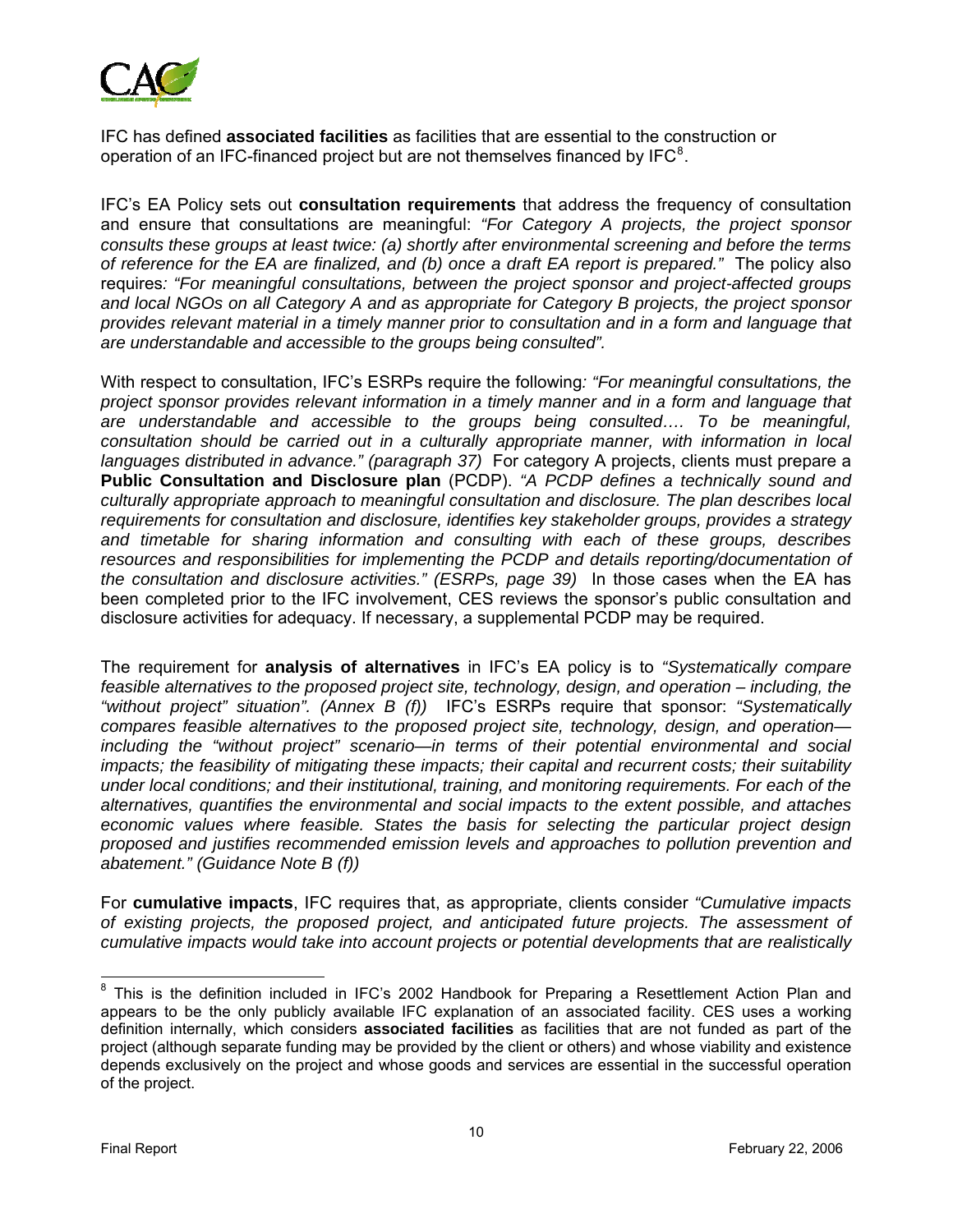

*defined at the time the EA is undertaken, when they would directly impact on the project area." (Annex C, 1)*

#### *3.1.2 Disclosure requirements of IFC with respect to EA*

For the purposes of the audit, it is important to make a distinction between local disclosures in support of consultation, and the pre-Board disclosure requirements of the institution. This section concerns the latter. Disclosure in support of meaningful consultation is addressed in 3.1.1.

IFC's **disclosure requirements** are specified in the 1998 Policy on Disclosure of Information. For Category A projects, *"IFC staff must be satisfied that the EA report is complete in all material respects before releasing it to the InfoShop" (1998 Disclosure Policy)*. Once IFC has made this determination and obtained permission for its release from the sponsor, IFC releases the EA report (and any supplements and addenda) to the public in-country and through the World Bank's InfoShop as early as possible but no later than 60 days prior to the proposed Board date. EA reports are also required to contain details of public consultations made during EA preparation and an Environmental Action Plan (EAP) containing the environmental and social measures designed to manage, mitigate, and monitor impacts.

IFC's ESRPs reflect similar requirements and stipulate that the following be disclosed: *"all supplements and addenda to the EA report and the responses to the public consultation process" (ESRPs, paragraph 43).* 

#### *3.1.3 Provisions for dealing with significant new information post EA disclosure*

Neither IFC's policies nor procedures formally provide for situations in which significant new information comes to light following the formal disclosure of the EA in the InfoShop. The view of the IFC project team is that this event should be dealt with on a case-by-case basis.

## **3.2 CAO Analysis of IFC Key Audit Aspects**

CAO's analysis of the questions raised in the scope of the audit is focused on―

- An assessment of IFC's due diligence to satisfy itself that the Orion and CMB project EAs were consistent with IFC's respective policies, procedures and guidelines (Section 3.2); and
- An assessment of the handling of new or emerging information during the pre-Board disclosure period that may challenge the adequacy of the EAs as disclosed. In this case, information came to light that challenged the acceptability of the assessment of cumulative impacts for the Orion and CMB projects (Section 5.2).

## **3.2.1 Adequacy of IFC's EA due diligence and disclosure for the Orion project**

#### *3.2.1.1 How did IFC assure itself that the Orion EA was complete in all material respects?*

IFC's Disclosure Policy requires that *"the EA report is complete in all material respects before releasing it to the InfoShop."*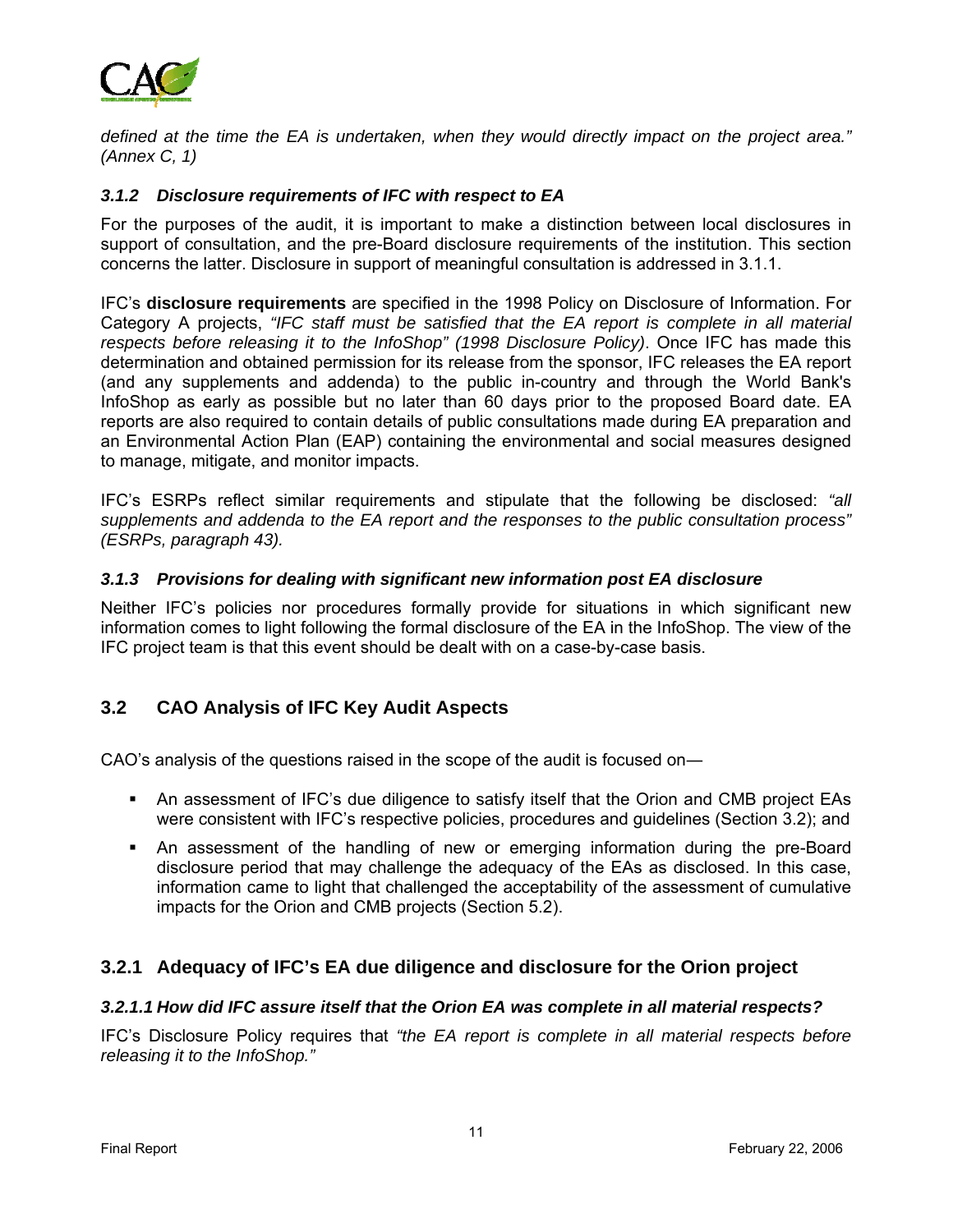

In February 2005, after discussions between IFC and the Orion sponsor resumed, a mandate letter was signed. On February 28, 2005, CES began project appraisal. This included a review of EA documentation and of the Back-to-Office Report (BTO) from MIGA's appraisal visit to the project in January 2005. On March 14, 2005, a list of issues for discussion with the sponsor during a subsequent appraisal visit was prepared. In advance of the site visit, the sponsor provided preliminary feedback or responses to many of the issues raised.

The appraisal visit by a Senior Environmental Specialist took place in late March and early April 2005 and included visits to FOSA's nursery, the project site at Fray Bentos, the Ontur Terminal at Nueva Palmira, and discussions with the sponsor. The BTO of the appraisal visit and a related Post Mission Project Briefing Sheet (both dated April 2, 2005) outline the findings of the visit. These documents also allude to a discussion of the issues sent to the sponsor on March 14, 2005, requesting additional information.

Given that the EA and related public consultations were substantially complete at the time IFC became involved in the project in 2005, a decision was taken within CES not to require a Public Consultation and Disclosure Plan. IFC has also orally advised that it considered the consultations undertaken by the sponsor to be adequate. There is no documentation of the background analysis for these decisions within the project files.

Subsequently, there were discussions within IFC concerning whether or not the Ontur Terminal at Nueva Palmira was an associated facility. The sponsor was advised on April 13, 2005, that the terminal was an associated facility. However, the IFC peer review of the project on April 15, 2005, determined that the terminal was not an associated facility.<sup>[9](#page-15-0)</sup> A number of other minor clarifications were sought from the sponsor in an exchange of e-mails prior to the sponsor's providing clearance for the EA documentation to be disclosed. In the clearance letter, which requires the sponsor to confirm receipt of a number of IFC policies and guidelines, the sponsor indicates that it looked forward to discussing the implications in due course. IFC did provide copies of the relevant policies and guidelines to the sponsor during the appraisal visit.

#### *3.2.1.2 How did IFC address EA related disclosure on the Orion project?*

IFC did not document the basis for deciding that the EA was complete in all material respects, and is not explicitly required to do so under its ESRP or Disclosure Policy. IFC has advised that the posting of the Category A Disclosure Sheet on the InfoShop is, in and of itself, confirmation that IFC considers the EA complete in all respects. On April 20, 2005, IFC obtained permission for the release of a set of 20 project documents from the sponsor. The provisional Board date had been set for June 23, 2005, indicating that the pre-Board 60-day disclosure requirement was initiated.

The Environmental Impact Assessment (EIA) summary (Category A Disclosure Sheet), which accompanies the documents disclosed, provides some context to the project and the environmental and social issues that IFC required the sponsor to address. It is implicitly supportive of the adequacy of the EA and explicitly states that *"IFC has reviewed this documentation and considers that it is of adequate quality to be released to the public."* However, it further states that IFC "does not endorse the content." In the summary project description and presentation of environmental and social issues, no specific qualitative statements are made on the adequacy of

<span id="page-15-0"></span>eddare metal matter with the project; the sponsor is a minority shareholder (40%); and the sponsor is a minority shareholder (40%); and the sponsor could potentially use an alternative port in which it has no ownership.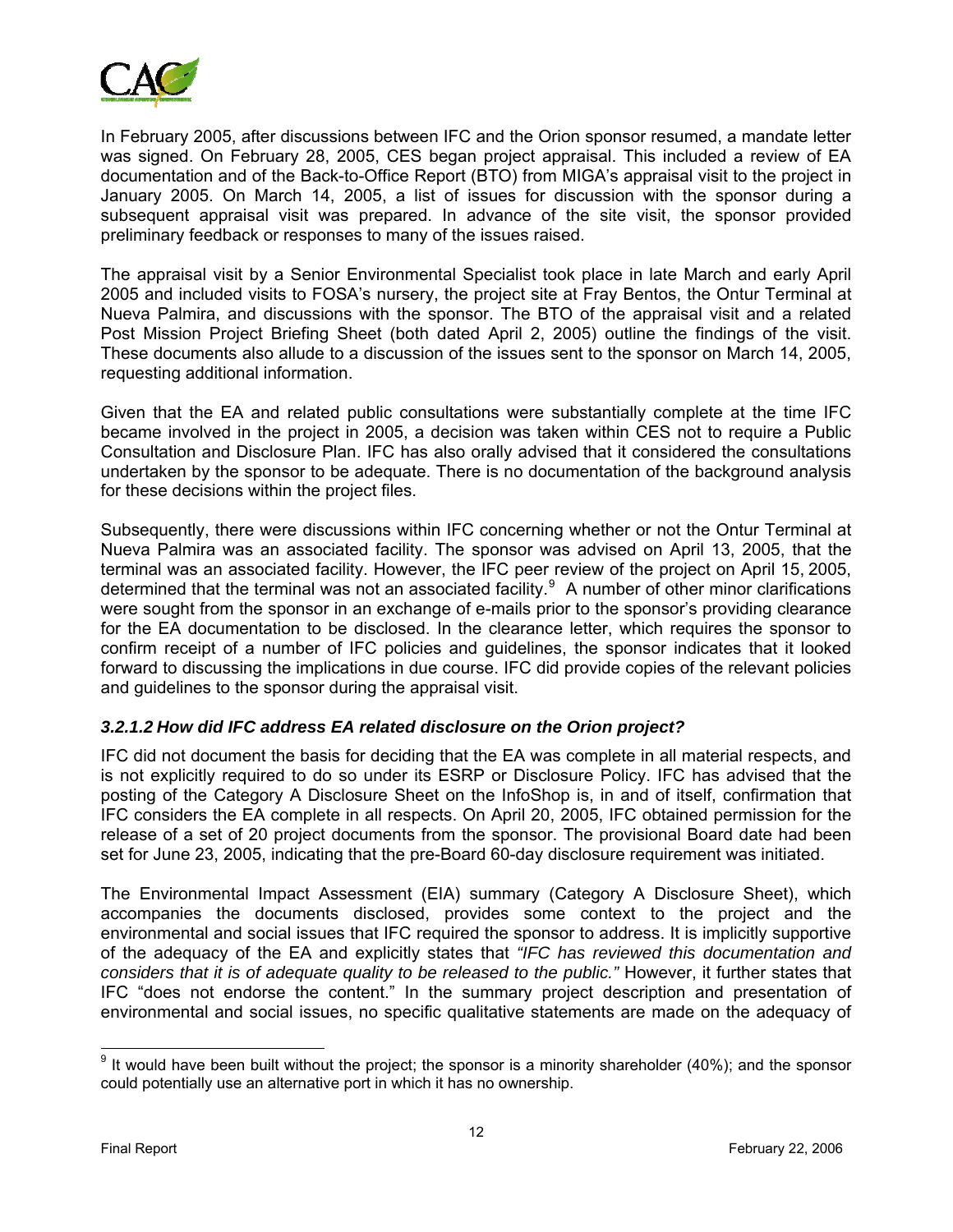

the materials presented. IFC is not explicitly required to do so under its current ESRP or Disclosure Policy.

The IFC disclosure Web pages present a number of documents. The attached PDF files are cluttered, and in two cases the project file names included in the document lists differ from the file names of the PDF attachments. The version of the EA that IFC posted was a different version of the EA to that version which MIGA had posted. The version MIGA posted was the most recent, and Chapter 6 of that version included an integrated discussion of cumulative impacts that had previously only been addressed within an annex. The version IFC posted had a less detailed discussion of cumulative impacts in Chapter 6 of the main EA.

#### *3.2.1.3 How did IFC handle the emergence of significant new information?*

During the pre-Board disclosure period, IFC asserted that new information came to light challenging the adequacy of the EA as disclosed and, in particular, the assessment of cumulative impacts for the Orion and CMB projects. Minutes from a May 4, 2005, meeting on Orion state that more analysis on the cumulative impacts may be needed. Until beginning of June, 2005, IFC had kept a "Chinese wall" between the CMB and the Orion project teams to avoid all possibilities for exchange of sensitive business information. This "Chinese wall" was removed for social and environmental information in beginning of June, 2005. IFC advised that on June 7, 2005, it became apparent that data on cumulative impacts in the Orion EA was based on obsolete technical data, due to design changes in the CMB project. IFC also advised it had became aware of concerns that communities in Argentina perceived the pulp mills as threatening to their quality of life. Notes from a meeting on July 25, 2005, state that IFC found the additional study on cumulative impacts necessary for several specific reasons not directly related to retrieving additional social and environmental information.

Neither IFC's policies nor procedures formally provided for a situation when the organization assessed that new significant information had emerged, and CES was of the opinion that this aspect should be dealt with on a case-by-case basis.

In July 2005, the Orion EA had been disclosed for a period exceeding the minimum 60 days, and thus could formally be presented to the Board at any time. Documentation<sup>[10](#page-16-0)</sup> verifies that IFC was of the opinion that the Cumulative Impact Study (CIS) initiated in July 2005, and its findings, would not trigger a new 60-day disclosure period. On December 6, 2005, IFC verbally advised the CAO that the disclosure of the CIS would restart a new 60-day period. CAO has been advised that this decision was made on November 29, 2005, during planning of the disclosure process for the CIS.

## **3.2.2 Adequacy of IFC's EA due diligence and disclosure for the CMB project**

#### *3.2.2.1 How did IFC assure itself that the CMB EA was complete in all material respects?*

ENCE prepared an EA for the Celulosas de M'Bopicua (CMB) project in 2002. After holding an officially sponsored public hearing in Fray Bentos (Uruguay) in July 2003, the project obtained the DINAMA Environmental Permit in October 2003. At the request of IFC, ENCE produced a

 $\overline{a}$ 

<span id="page-16-0"></span> $10$  Notes from IFC meetings on June 24 and July 25, 2005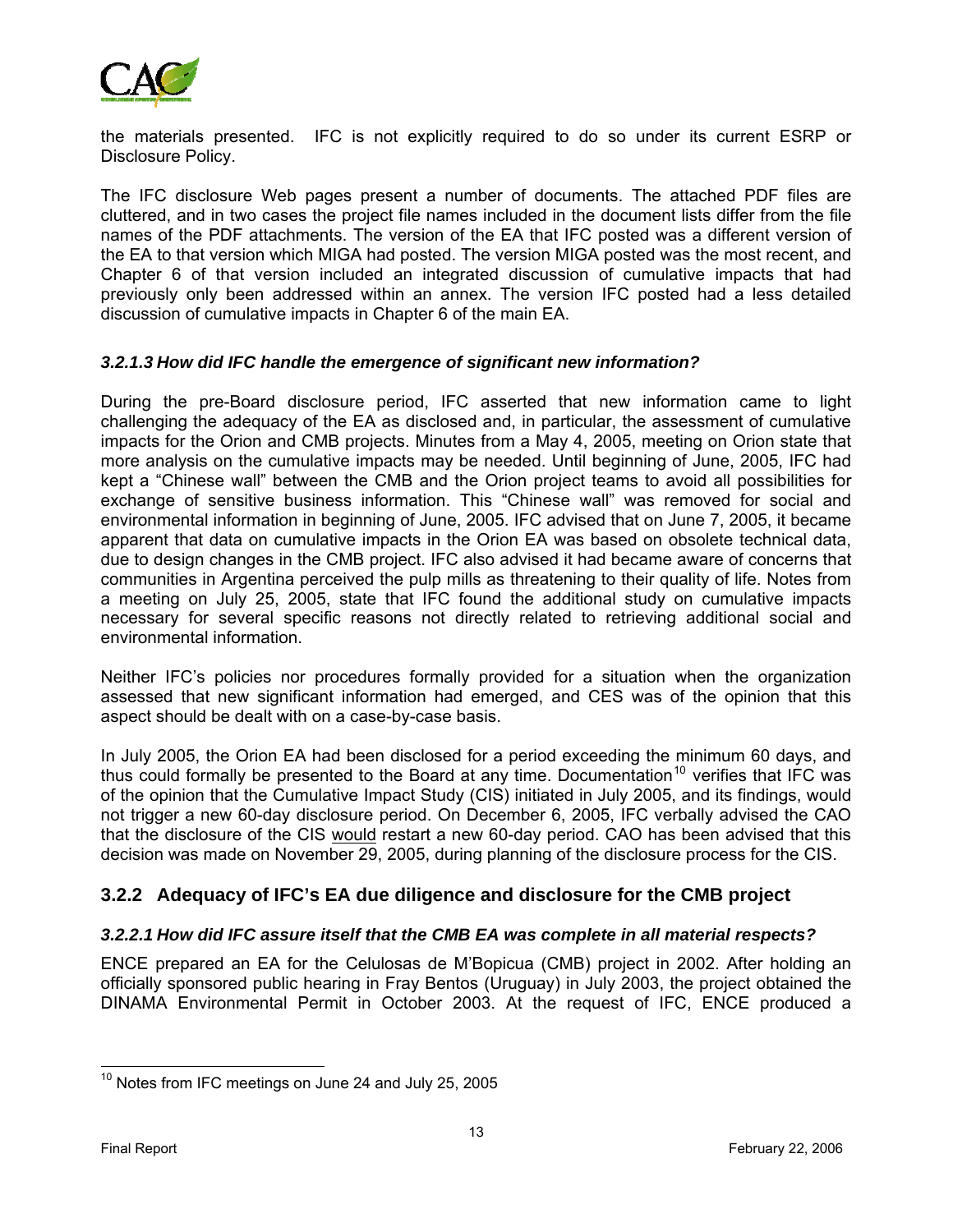

supplementary EA (108 pages) on July 15, 2005. The CMB document package was disclosed on July  $29^{11}$  $29^{11}$  $29^{11}$ ,  $2005$ .

The IFC team provided ENCE with specific guidance (including policies and safeguards, a note on cumulative assessment, consultation and disclosure procedures, etc.) and agreed on a table of contents for the supplementary EA. The team reviewed a draft of the supplementary EA and sent detailed comments (7 pages) to ENCE on June 19, 2005, outlining inadequacies of the supplementary EA, including the suggestion that it could not be disclosed in its present state. The comments were also specific in regard to the evaluation of cumulative impacts, especially social and economic impacts, including impacts on tourism on the Argentine side of the Uruguay River. IFC has advised that CES specialists visited CMB in July 2005 to review the outstanding issues in the EA.

The environmental related documents (supplementary EA, ESAP, PCDP, and Project Disclosure Sheet among others) were released to the public (InfoShop) on July 29, 2005 (see footnote 11).

The disclosed version of the EA includes specific reference to CMB's compliance with IFC safeguard policies and World Bank Guidelines, in addition to compliance with EU and US-EPA standards on emissions and IPPC (EU) criteria for most appropriate technology. It also includes a PCDP, Mitigation and Monitoring Plan and Contingency and Emergency Plan, among others.

IFC did not document the basis for deciding that the disclosed EA addressed the issues raised on June 19, 2005, and that the EA now satisfied IFC requirements. IFC is not explicitly required to do so under its ESRP or Disclosure Policy. The Category A Project Disclosure Sheet is dated July 29, 2005.

Most of the public consultation on the CMB project took place prior to presentation of the EA to DINAMA in 2003. The sponsor (ENCE) through its subsidiary EUFORES has been involved in the forestry sector in the Fray Bentos region for many years and through its subsidiary TLM (Terminal Logistica M'Bopicua) in the industrial and transportation sector since 1998. IFC specifically requested that ENCE prepare a PCDP (based on IFC public consultation and disclosure policy), which is included in the disclosure package of July 29, 2005. The PCDP presented in July 2005 provided information of ENCE's continuous engagement with local stakeholders and ongoing support of community development activities through, among other things, environmental education, cultural preservation, and sport sponsorships. The IFC team also involved ENCE in the preparation of the CIS and its strategy for disclosure and consultation.

#### *3.2.2.2 How did IFC address EA related disclosure on the CMB project?*

On July 29, 2005, the IFC team prepared a disclosure sheet detailing which documents (and which language and dated version) should be disclosed. The documents were disclosed the same day. The disclosure package contains the information available as of July 2005 in a way that is accessible and informative in both Spanish and English. The PCDP (28 pages) also contains details on means and timing for continuous engagement with the community and the affected population.

<span id="page-17-0"></span> $11$  During the period from July 2005 to January 2006, the IFC web page stated that the CMB information was disclosed on July 21, 2005. IFC has advised that this was a mistake, that the information was disclosed on July 29, and IFC have now changed the date stated as disclosure date on their web page to July 29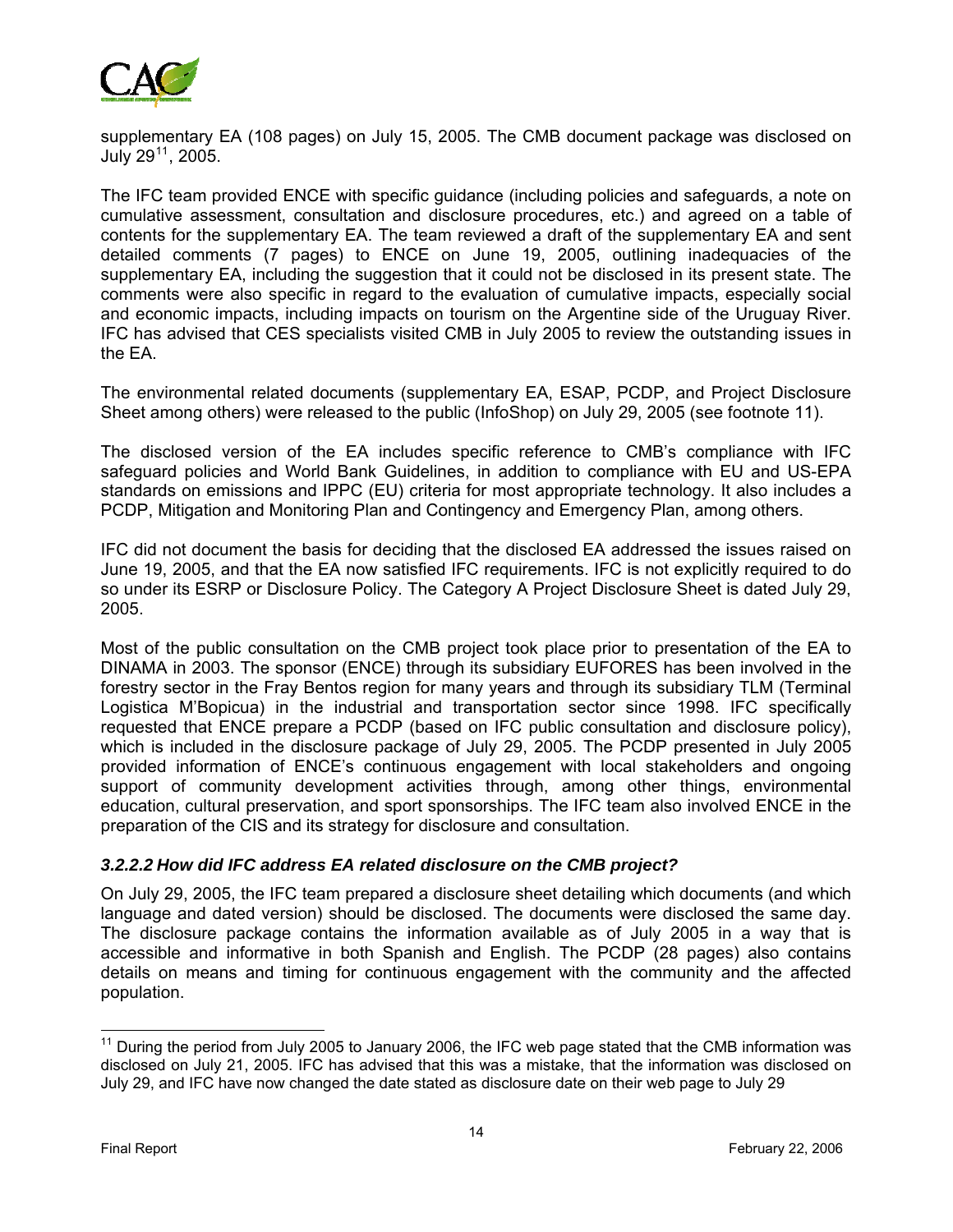

#### *3.2.2.3 How did IFC handle the emergence of significant new information?*

IFC started its due diligence for CMB after the 60-day public disclosure period on the Orion project had started. By that time, the Orion project had generated concerns on both sides of the Uruguay River, especially regarding cumulative impacts; socioeconomic impacts; and indirect effects on tourism, employment, and quality of life.

Minutes from a May 19, 2005, meeting on CMB state that IFC will make clear that CMB must assess cumulative impacts.

Prior to start of the 60-day public disclosure period on CMB, the IFC team requested that ENCE produce a supplement to the EA, including an ESAP, PCDP, and an analysis of cumulative aspects of the wood supply for the new mill. The May Peer Review Meeting also committed the IFC team to require ENCE to take a more proactive approach in regard to communications with affected communities.

The IFC review of the EA, the specification of the need for an update and review of the supplement draft appears adequate and is fully documented up to the point of review and feedback to CMB on the draft supplementary EA. IFC advised that this included several visits by IFC staff to CMB in order to ensure that the supplemental EA met IFC standards. No documentation has been identified by CAO confirming that the supplementary EA was revised to meet IFC concerns. IFC is not explicitly required to do so under its current ESRP or Disclosure Policy.

Early in the due diligence process and as soon as IFC decided that a CIS was required, IFC's team working on CMB due diligence involved ENCE, in part to respond to concerns that the 2002 EA and the 2005 supplement still only superficially addressed cumulative and indirect impacts and the impacts on the Argentine (Gualeyguachu) side of the river. The request to ENCE to involve the community and accept its concerns shows that significant issues were recognized and requests made to the project sponsor to deal with those issues.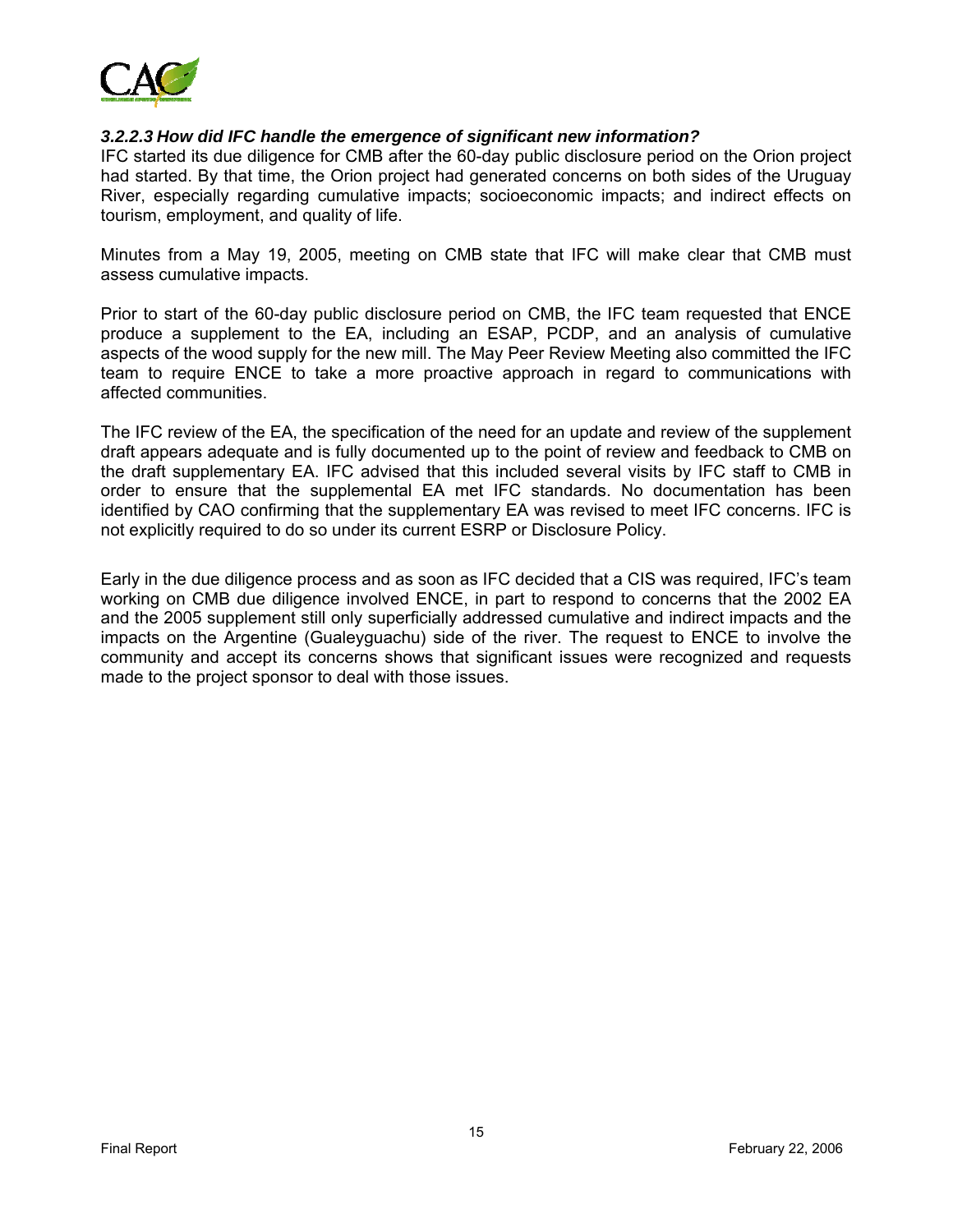

## **4 MIGA**

## **4.1 Key aspects of MIGA's due diligence of relevance to the audit**

#### *4.1.1 Key provisions of MIGA's ESRPs and EA Policy*

MIGA's Environmental and Social Review Procedures (ESRPs) of 2002<sup>[12](#page-19-0)</sup> are designed to obtain relevant information necessary for the review of projects in a timely manner to enable the required environmental and social clearance to be obtained prior to issuing coverage to an applicant *(paragraph 4, MIGA ESRPs)*. The ESRPs include the following stages that are applicable up to the point of public disclosure:

- **Environmental screening:** On receipt of a Definitive Application to provide political risk insurance, a preliminary environmental screening is undertaken to identify key issues and categorize the project (as A, B, or C);
- *Environmental and social information requirements and review:* MIGA staff review the environmental assessment and any other available information to determine its adequacy and identify additional information required, which may involve a site visit;
- *Environmental and social clearance:* On determining that a project *"will comply with applicable MIGA policies and meet the applicable guidelines"*, the environmental officer prepares a formal Environmental Clearance Memorandum; and
- *Disclosure of EA and supplementary materials:* MIGA staff ensure that the requirements to disclose information on Category A projects are followed (see 4.1.2).

In its policy on EA, MIGA defines a **project's area of influence** as *"The area likely to be affected by the project, including all its ancillary aspects, such as power transmission corridors, pipelines, canals, tunnels, relocation and access roads, borrow and disposal areas, and construction camps, as well as unplanned developments induced by the project (e.g., spontaneous settlement, logging, or shifting agriculture along access roads). The area of influence may include, for example, (i) the watershed within which the project is located, including the affected estuary and coastal zone; (ii) off-site areas required for resettlement or compensatory tracts; (iii) the airshed (e.g., where airborne pollution such as smoke or dust may enter or leave the area of influence); (iv) migratory routes of humans, wildlife, or fish, particularly where they relate to public health, economic activities, or environmental conservation; and (v) areas used for livelihood activities (hunting, fishing, grazing, gathering, agriculture, etc.) or religious or ceremonial purposes of a customary nature."*

MIGA defines **associated facilities** as those facilities that are essential to the construction or operation of a MIGA-insured investment and that are dependent on the MIGA-insured investment for their existence or success but are undertakings of a third party (i.e., not investments made by the MIGA Guarantee Holder).

For **consultation** on Category A projects, MIGA's EA Policy indicates that *"MIGA will require the project sponsor to consult, or to have consulted, project-affected groups and local nongovernmental organizations about the project's environmental impacts, and to take their views* 

 $\overline{a}$ 

<span id="page-19-0"></span><sup>&</sup>lt;sup>12</sup> MIGA's ESRPs may be viewed in full at [www.miga.org.](http://www.miga.org/)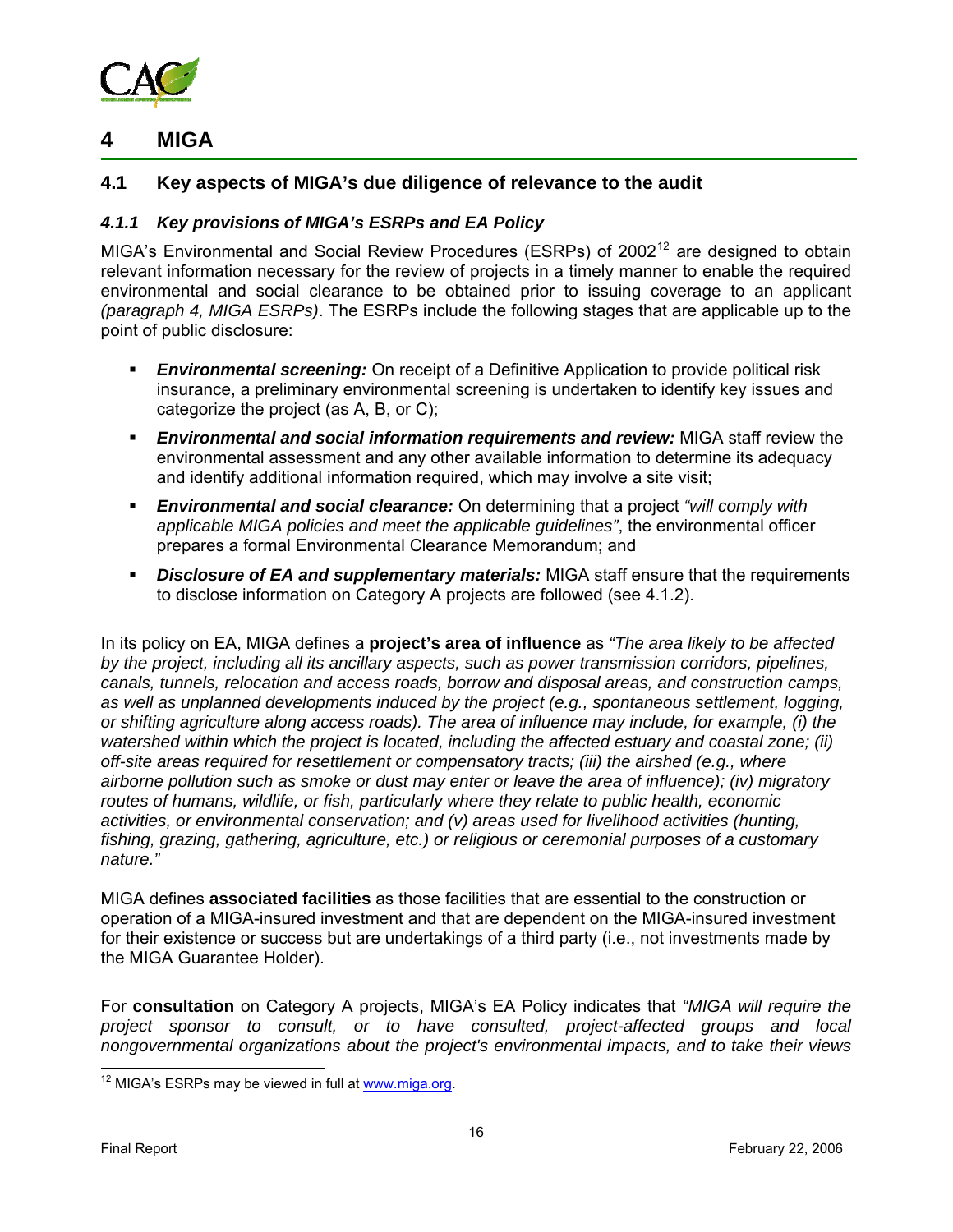

*into account."* The policy also states that for meaningful consultations to have taken place between the project sponsor and project-affected groups and local nongovernmental organizations, *"the project sponsor provides relevant material in a timely manner in a form and language that are understandable and accessible to the groups being consulted."* 

With respect to consultation, MIGA's ESRPs require the following: *"For meaningful consultations, the project sponsor provides, or has provided, relevant information in a timely manner and in a*  form and language that are understandable and accessible to the groups being consulted....The *project sponsor should consult before the terms of reference for the environmental assessment are finalized, and once a draft environmental assessment report has been prepared." (Paragraph 8)*

The requirement for **analysis of alternatives** in MIGA's EA Guidance is that clients document: *"alternatives that were considered in project site selection, technology selection, and project design."* 

For **cumulative impacts**, MIGA requires that: *"In certain cases, cumulative impacts may need to*  be assessed. Such cases could arise when the project includes plans for significant future *expansion or has the potential to interact with other proposed development activities or other environmental phenomenon such that the resulting impact on the environment is much greater than would be if each project occurred alone. As a general guidance, preparers of the EA should determine to the extent practical whether there are other development projects being considered for the project area that are likely to be implemented in the foreseeable future and which are likely to have impacts that will substantively interact with those of the sponsor's proposed project." (MIGA's 1998 EA Guidance for Sponsors)*

#### *4.1.2 Disclosure requirements of MIGA with respect of EA*

For the purposes of the audit, it is important to make a distinction between local disclosures in support of consultation and the pre-Board disclosure requirements of the institution. This section concerns the latter. Disclosure in support of meaningful consultation is addressed in 4.1.1.

MIGA's **disclosure requirements** are outlined in its 1999 Disclosure Policy. This commits to making *"the sponsor's Environmental Impact Assessment report (EIA) available through the World Bank's InfoShop a minimum of 60 days prior to Board consideration" (paragraph 8, MIGA Disclosure Policy)* for Category A projects. Further clarification is provided in MIGA's ESRPs, which commit to *"release the sponsor's environmental impact assessment report to the Bank's InfoShop in Washington DC at least 60 days before the Board date. Notice of the release of the sponsor's*  environmental impact assessment report for Category A projects will be posted on the Internet *through MIGA's home page. Environmental information on the project should not be released until (1) MIGA's Environment Office has reviewed the environmental information and determined that the information is sufficiently complete and appropriate for public disclosure, and (2) the applicant has notified MIGA in writing that it authorizes the release of the information." (paragraph 44, MIGA ESRPs)*

MIGA requires that the following be disclosed: *"The Environmental Impact Assessment"* and *"a non-technical environmental assessment summary should be disseminated in the local language to local stakeholders."*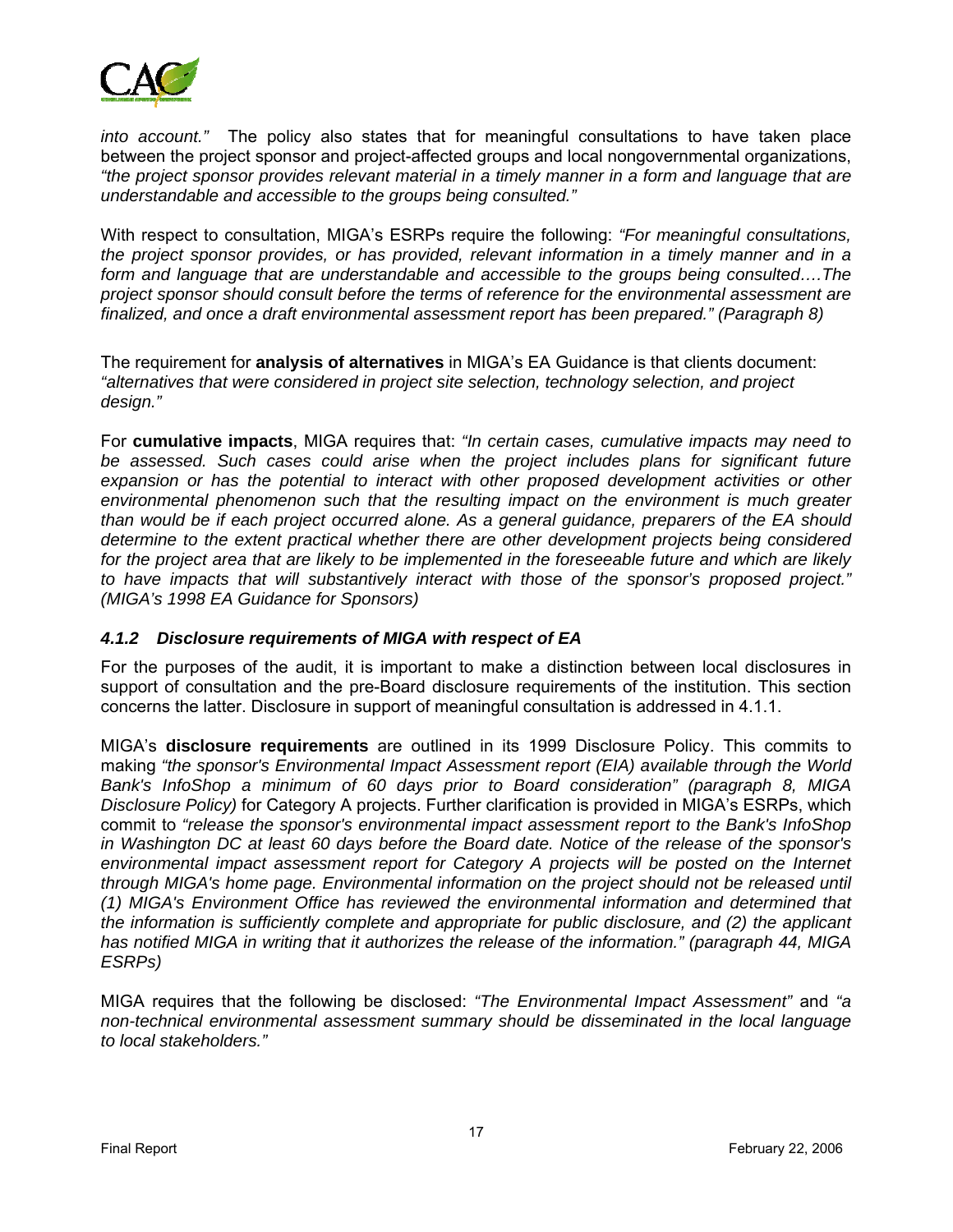

#### *4.1.3 Provisions for dealing with significant new information post EA disclosure*

Neither MIGA's policies nor procedures formally provide for situations when significant new information comes to light following the formal disclosure of the EA in the InfoShop. In the opinion of the MIGA project team, this event should be dealt with on a case-by-case basis.

### **4.2 CAO Analysis of MIGA Key Audit Aspects**

CAO's analysis of the questions raised in the scope of the audit is focused on―

- An assessment of MIGA's due diligence to satisfy itself that the Orion EA was consistent with MIGA's respective policies, procedures and quidelines (Section 4.2);
- An assessment of the handling of new or emerging information during the pre-Board disclosure period that may challenge the adequacy of the EAs as disclosed. (Section 5.2).

#### **4.2.1 Adequacy of MIGA's EA due diligence and disclosure for the Orion project**

#### *4.2.1.1 How did MIGA assure itself that the Orion EA was sufficiently complete and appropriate for public disclosure?*

MIGA's environmental due diligence on Orion, prior to disclosure on MIGA's Web site and in the World Bank InfoShop on February 9, 2005, comprised a review of the EA (including the series of supplements provided in response to DINAMA and including materials available in Spanish only), a review of the socioeconomic study completed for Orion in June 2004, and consultation with World Bank Group colleagues to identify any relevant issues or results from the Forest Products Transport Project for which a World Bank loan to the Government of Uruguay was agreed in 1997. Further, MIGA's environmental officer followed up on a number of issues with Botnia on receipt of an initial set of EA materials and prior to the site visit. These issues included local social infrastructure and consultation (see below). The site visit in January 2004 included visits to the proposed pulp mill site and a selection of plantations and meetings with the project sponsors, regulatory authority, and consultants conducting local consultation.

The Back to Office Report (BTO) systematically reviewed the potential applicability of MIGA issuespecific environmental policies to the Orion project and set out the reasons why only the Physical Cultural Resources Policy applied. The BTO reported that Spanish investors had purchased land at M'bopicua upstream of the proposed Orion site and had received permission to build a pulp mill of about half the capacity of the Orion project. Subsequent to the site visit, e-mails between MIGA and Orion followed up on details about stakeholder consultations.

MIGA determined that the MIGA policy for Projects on International Waterways did not apply because no significant impact was expected on navigation or water quality, quantity, or use in the Uruguay River and reported that both Argentinean and Uruguayan representatives of CARU<sup>[13](#page-21-0)</sup> were participants in various workshops during the EA preparation.

 $\overline{a}$ 

<span id="page-21-0"></span><sup>&</sup>lt;sup>13</sup> Comisíon Administratdora del Rio Uruguay.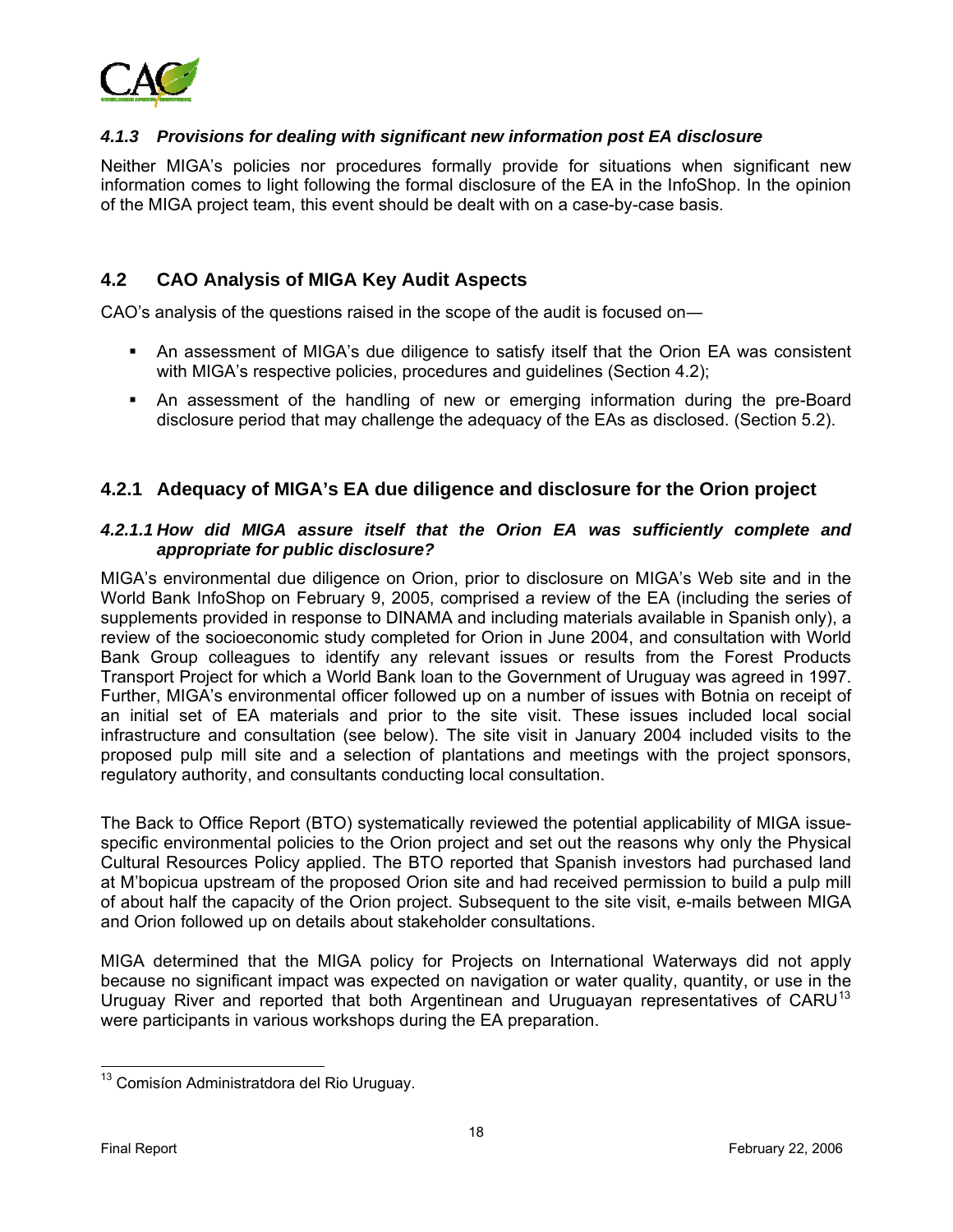

The results of this assurance process were documented in MIGA's clearance memorandum dated January 24, 2005. The Clearance Memorandum stated that the additional (nonstandard) environmental conditions should be incorporated into the contract requiring compliance with MIGA's environmental guideline for pulp and paper mills, an annual environmental monitoring report and provision of technical advice and extension services to independent plantation growers.

MIGA's due diligence, as documented in the clearance memorandum, differentiated the project's area of influence by type of impact and, in some cases, acknowledged that this included areas in Argentina. For example, in relation to the local economy, the area of influence was identified as an approximate 60km radius around the project; for wood supply as within the radius of 200km, with the bulk of the supply expected to come from within a 60km radius; and for effluent discharges as changes were highly localized, in the immediate vicinity of the outfall.

In the clearance memorandum, MIGA defines the project and its associated facilities as the pulp mill including its power supply, pollution control equipment and plant, on-site landfill, wharf facilities, and wood supply. MIGA did not consider potential development of a terminal at Ontur port as an associated facility to be included in the Orion environmental due diligence because this was not deemed to be dependent on the Orion project. The Ontur port expansion was identified as a project that the government intended to carry out whether or not the pulp project went ahead.

MIGA reported in the clearance memorandum that alternative locations for the pulp mill had been considered, as were alternatives for the wharf facility, and that the technology selection included the best available technology as defined by the European Union in a 2002 directive. The socioeconomic study systematically considered project and non-project alternatives in the regional analysis (defined as including the Argentine province of Entre Rios), and macro-economic impact analysis.<sup>[14](#page-22-0)</sup>

The World Bank Pollution Prevention and Abatement Handbook (1999, final version) stated that only ECF processes were acceptable, and that TCF was the preferred technology for pulp bleaching. MIGA's assessment, communicated verbally to CAO<sup>[15](#page-22-1)</sup>, was that the ECF technology selected by the project complies with PPAH insofar as use of TCF is not required by the handbook. In the environmental due diligence documentation that MIGA reported on and referenced, studies showed that emissions from ECF are not appreciably different from TCF, and showed that ECF is internationally recognized as the Best Available Technology (BAT).

MIGA's interaction with Botnia included requesting further information on the processes of local consultation leading to the results reported in the EA and socioeconomic study, a meeting during the field visit with the consultants responsible for local consultation, and scrutiny of meeting records.

<span id="page-22-0"></span><sup>&</sup>lt;sup>14</sup> The Socio Economic Study notes (Executive Summary, p.7) that the study of regional socioeconomic impacts on Entre Rios was limited by data availability and recommends that "a deeper assessment of the socioeconomic impact and the overall impact to the economy of Entre Rios would merit more work, considering the resource potential of the region once the project moves ahead. The mill will increase demand for Argentinean wood supplies and construction service providers and will provide working opportunities for people living nearby."

<span id="page-22-1"></span><sup>&</sup>lt;sup>15</sup> This argument is also documented in MIGA's internal paper in connection with a draft response to NGOs dated 25 July 2005), "Summary of Cumulative Impacts Review."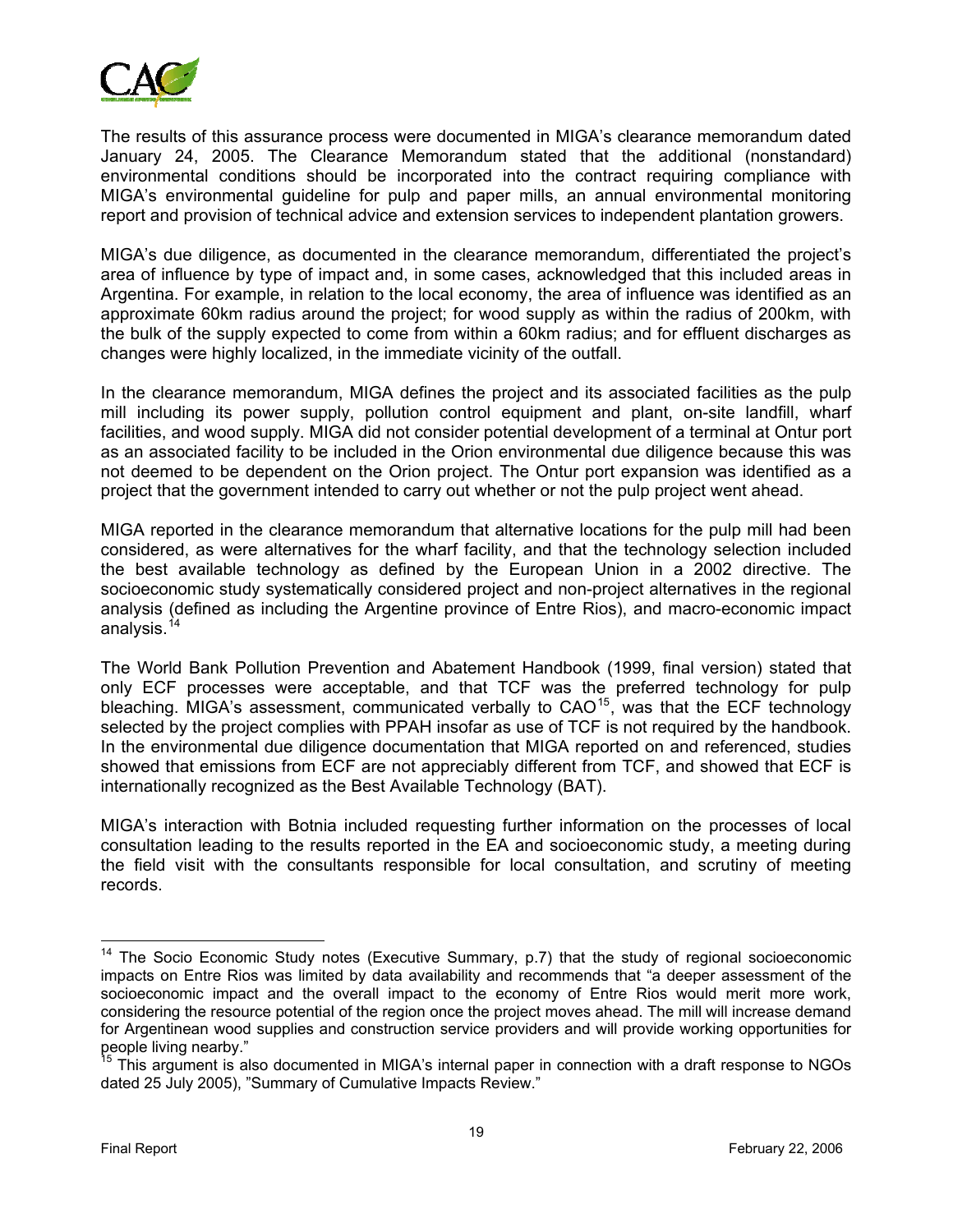

#### *4.2.2.2 How did MIGA address EA related disclosure on Orion?*

MIGA's disclosure policy requires that the EA be "sufficiently complete and appropriate for public disclosure." MIGA advised CAO that its approach is to seek to get EAs disclosed early, even in draft form, recognizing that documents may subsequently be modified. Following Environmental Clearance and approval by the applicant, the MIGA Environment Office arranges for the transmission of appropriate documents to the World Bank InfoShop<sup>[16](#page-23-0)</sup> and the posting of appropriate notices and information on MIGA's Internet home page.

Initially, MIGA proposed to the Orion project sponsors that the following documents would be disclosed, subject to a satisfactory outcome of the site visit in January:

- The EA dated March 2004:
- The six EA supplements prepared up to December 2004 in response to requirements by DINAMA;
- **The Non-Technical Summary dated December 2004; and**
- The Executive Summary of the Socioeconomic Study dated June 2004.

The documents were written in a mix of Spanish and English.

However, on January 10, 2005, MIGA received updated versions of Chapters 5 and 6 of the Orion EA, incorporating all the additional information and analyses requested by DINAMA during the period July–November 2004. Permission to disclose was given by Botnia on January 25, but processing delays within MIGA prevented delivery to the InfoShop until the second week of February. Announcement of availability of the EA was posted on MIGA's external Web site on February 6, 2005.

This 618-page EA in a mix of English and Spanish and incorporating supplements was not available online through the InfoShop until mid March.<sup>[17](#page-23-1)</sup>

<span id="page-23-0"></span><sup>&</sup>lt;sup>16</sup> A number of practical difficulties were encountered in achieving disclosure at the InfoShop. The disclosure documents were provided by Botnia on a CD. The contents were downloaded successfully onto MIGA's Web site but not by the InfoShop. On March 2, 2005, MIGA provided the InfoShop with a hard copy of the EA as found on the CD. These problems continued into March 2005. On March 17, 2005, Botnia informed MIGA that it had published all EA information except EA annexes on its Spanish-language Web page in response to criticism from some local NGOs following the MIGA disclosure.

<span id="page-23-1"></span> $17$  This 618-page EA was on the Web site at the time of the CAO audit.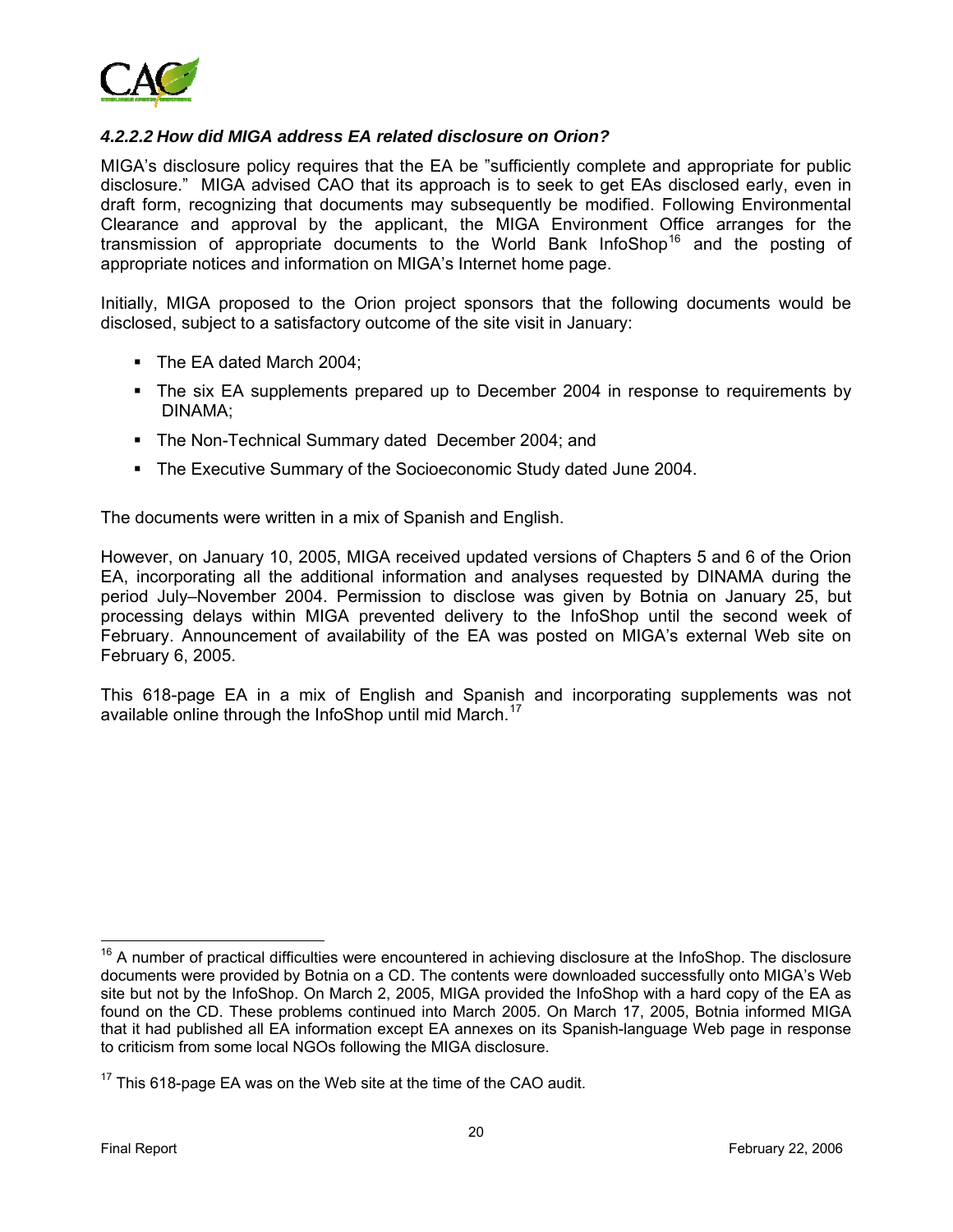

## **5 IFC and MIGA**

### **5.1 Similarities and main differences between IFC and MIGA processes**

MIGA's EA Policy (1999) and ESRPs (2002) were developed after that IFC produced its equivalent policy and procedures in 1998. In drafting its policy and procedural provisions, MIGA aimed for consonance between the policies and procedures of both institutions. The intent was to allow for differences that reflected the differing business models and project cycles of both institutions but to ensure that the basic intents of the policies and procedural requirements were retained. This explains the many similarities between IFC's and MIGA's policies and processes.

The following differences between the two institutional frameworks have been identified:

- With respect to consultation, IFC's and MIGA's provisions are broadly similar. IFC requires a PCDP, unless the EA has been completed prior to the IFC involvement and CES considers the sponsor's public consultation and disclosure activities to have been adequate. MIGA has no requirement for a PCDP but can retrospectively assess adequacy of consultation and disclosure.
- IFC's 'standard' for adequacy of EA prior to disclosure is *"complete in all material respects"*, whereas MIGA's is that the EA should be *"sufficiently complete and appropriate for public disclosure."*
- MIGA requires that the EA be disclosed and a non technical EA summary be available in a local language. IFC requires that the EA be disclosed, along with *"all supplements and addenda to the EA report and the responses to the public consultation process."*
- MIGA's disclosure requirements stipulate that when MIGA participates in the same project as the IFC, MIGA will not duplicate the release of information already undertaken by its counterpart organization *(paragraph 44, MIGA ESRPs)*. IFC has no equivalent provision.
- IFC's and MIGA's requirements for alternatives analysis are similar in summary form, but IFC provides a fuller explanation of the specific aspects that might be addressed.
- MIGA's EA Policy and ESRPs make no reference to cumulative impacts. However, the EA Guidance that MIGA provides to clients has similar commitments to IFC's ESRPs, and includes a fuller explanation of how cumulative aspects might be addressed.
- IFC's International Waterway Policy (OP 7.50) requires notification by IFC to all parties involved when IFC is considering financing a project on an international waterway. MIGA's policy only requires notification to potentially impacted riparian states when significant impacts are predicted on those riparian states.

#### **5.2 Understanding due diligence outcomes on cumulative impacts**

An objective of this audit is to understand how the application and interpretation of IFC's and MIGA's Environmental and Social Review Procedures and Safeguard Policies can result in differing outcomes between the two institutions.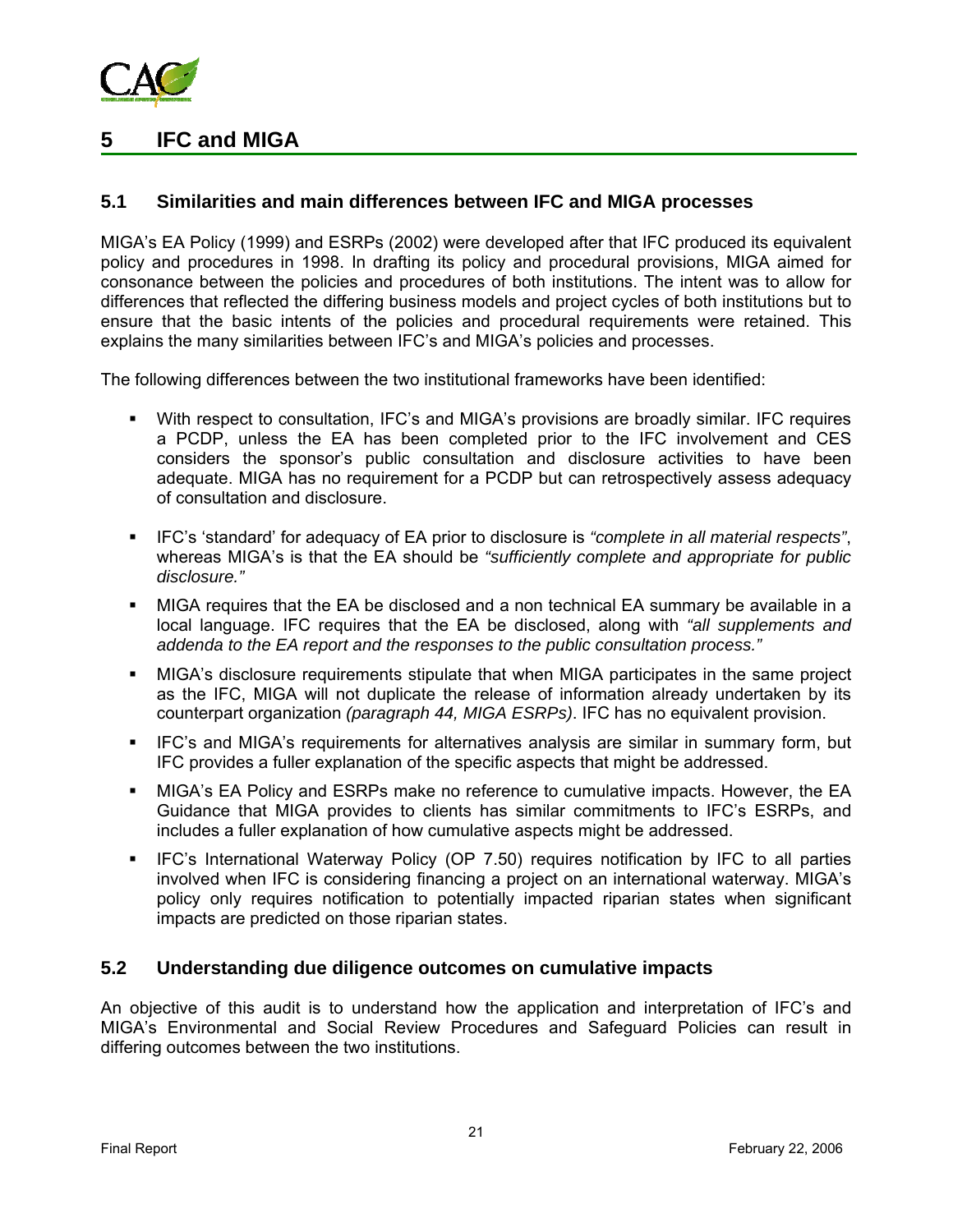

#### *5.2.1 How did IFC address the question of cumulative impacts?*

#### *Orion Project*

On March 14, 2005, in preparation for its appraisal visit to the Orion project, IFC raised the issue of cumulative impacts with the sponsor. The sponsor responded (March 15, 2005) that the cumulative impacts of both the Orion and CMB project mills had been assessed in the EA for the Orion project and that more details were provided in the seven additional analyses to the EA prepared between September 2004 and January 2005. The sponsor also stated that the air quality indices would not be affected by the project and that the proposed treatment of Fray Bentos' wastewater by Orion would bring about a net improvement in water quality. There is no subsequent discussion reported within IFC's files on the Orion project on cumulative impacts of the Orion and CMB projects prior to disclosure April 20. Minutes of the Investment Review Meeting held May 4 state that more analysis may be needed on the cumulative impact of the project. As stated in Chapter 3.2.1.3, IFC advised that on June 7, 2005, it became apparent that data on cumulative impacts in the Orion EA was based on obsolete technical data, due to design changes in the CMB project. IFC also advised that they had became aware of concerns that communities in Argentina perceived the pulp mills as threatening to their quality of life.

#### *CMB project*

The record of the IFC peer review meeting on CMB shows that in May 2005, IFC determined that the CMB EA dated 2002 needed to be supplemented to fulfill IFC's requirements for a Category A project. To avoid potential misunderstandings between government conditions for the project and IFC's, the IFC project team met with DINAMA to explain IFC's approach.

The scope and format of the supplemental EA outlined in May 2005 did not include cumulative impacts of the two plants.<sup>[18](#page-25-0)</sup> In IFC's response June 20, 2005, to CMB on the draft supplementary EA, IFC noted its belief "that a cumulative impact study is needed" and that the information from the supplementary EA on CMB would facilitate this assessment. IFC also noted that the cumulative impact study would cover both Orion and CMB for which a separate TOR (terms of reference) would be drawn up.

#### *5.2.2 How did MIGA address the question of cumulative impacts?*

MIGA's review of the Orion environmental impact assessment included review of the information on the cumulative impacts of the two plants that is included in the EA documentation. MIGA did not identify cumulative impacts as a specific or problematic issue to be addressed during its environmental due diligence for the Orion project. The existence of the CMB chipping plant and wharf and the potential CMB pulp project, were identified during the January 2005 field visit and reported on in the BTO. Because the Orion project came after the CMB project in the DINAMA EA review and permitting process, DINAMA required Botnia to consider the existence of the proposed CMB plant in its impact assessment and assess cumulative impacts of the two projects.

On learning that IFC had identified the potential need for a separate cumulative impact study in June/July 2005, MIGA undertook a detailed internal document setting out its analysis of the

<span id="page-25-0"></span> $18$  From Peer Review Briefing Note: The scope is on (1) reference to WBG emission standards; (2) hazardous materials management and emergency response; (3) alternatives analysis for location and technology; (4) enhanced ESAP; (5) wood sourcing, impacts, and ESAP and PCDP. It is stated explicitly that that the data for (5) is only available from FSC certification and socioeconomic studies already completed and that for the supplement as a whole, "relevant material appears to be available."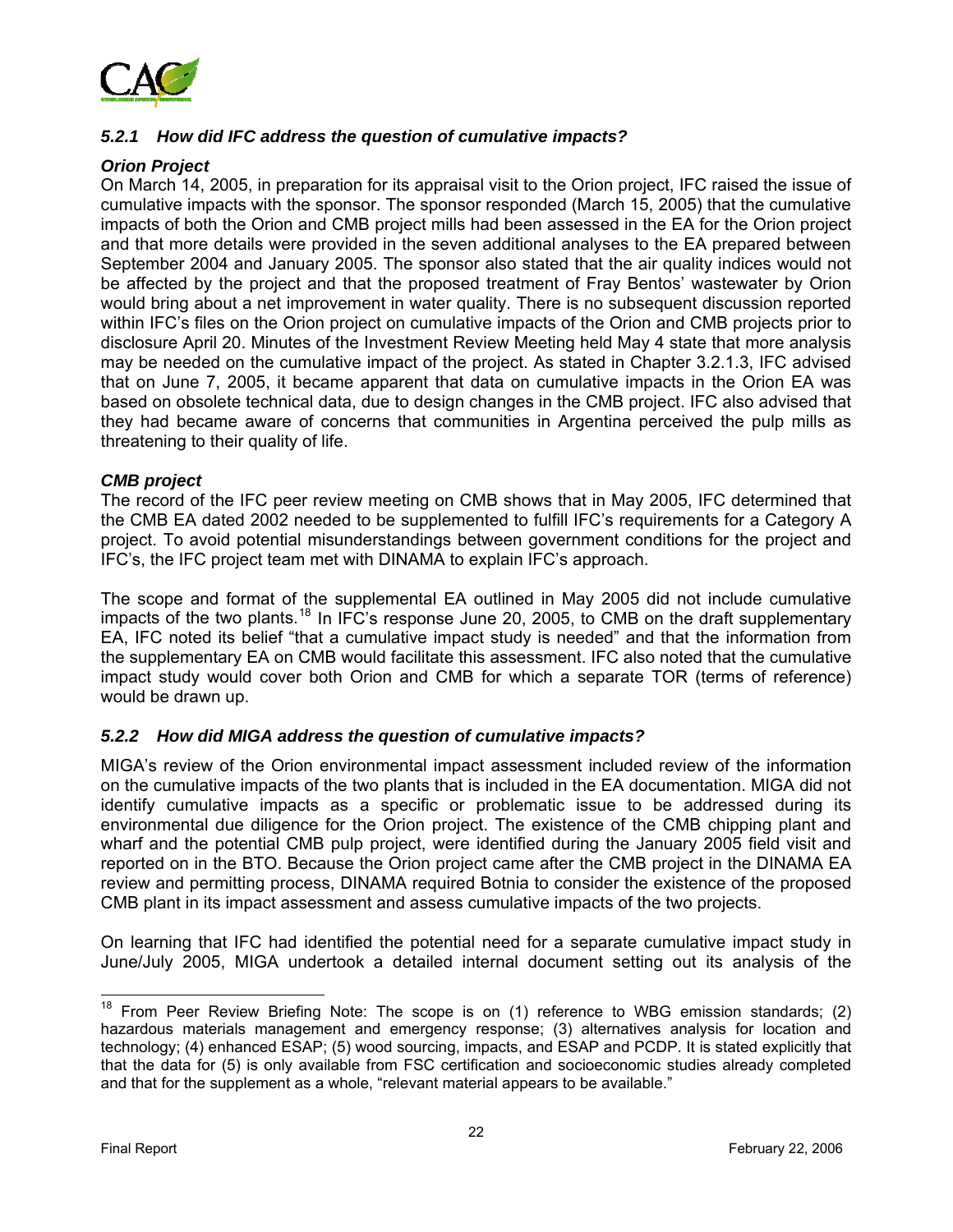

cumulative impacts of the two pulp mill projects (completed on July 25, 2005). This identified the five key issues regarding the cumulative impacts of the Orion and CMB pulp mill projects as―

- Capacity and commitment to environmental protection;
- Air emissions and air quality;
- **Effluents and water quality;**
- Plantation operations and land use; and
- Direct and indirect socioeconomic effects.

The document sets out MIGA's evaluation of cumulative impacts in respect of these points, drawing on documents made available as part of the permitting process for both projects and in publicly available reports that MIGA considered relevant.

CAO understands that this document on cumulative impacts was not shared with IFC in July 2005, because by the time it was completed, IFC had announced that a cumulative impact study would be undertaken. MIGA subsequently provided IFC with the document on October 20, 2005, in the context of discussions on the draft CIS.

#### *5.2.3 Why did IFC's and MIGA's due diligence result in differing outcomes?*

There was a difference of opinion between IFC and MIGA regarding the adequacy of the assessment of cumulative impacts in the Orion Project EA. Both IFC and MIGA concluded that the assessment of cumulative impacts was adequate at the point of disclosure of the EAs. Subsequently, IFC revised this opinion, whereas MIGA remained satisfied that the assessment of cumulative impacts was adequate. CAO does not challenge the efficacy of either position.

Given the level of consistency between IFC's and MIGA's policies and procedures for category A projects, CAO does not consider that differences between the two institutions' policies or procedural frameworks would explain these differences in opinion.

Therefore other factors outside the specific requirements of the environmental and social due diligence processes must have affected the decision by IFC to initiate a more in-depth study of cumulative impacts.

There are possibly several inter-linked reasons that may explain the differing approaches by IFC and MIGA:

#### *Differing data sets*

Internal documents indicate that during the environmental due diligence on the Orion project, IFC and MIGA were using differing data sets. MIGA was using the complete and final Spanish- and English- language EA. The documents reviewed by the auditors suggest that IFC was using documents that had not been amended to include the supplementary information, including that on cumulative impacts<sup>[19](#page-26-0)</sup>, which was added to the EA between September [20](#page-26-1)04 and January  $2005^{20}$ .

<span id="page-26-1"></span><span id="page-26-0"></span><sup>&</sup>lt;sup>19</sup> This was evident from internal documentation reviewed, and implied in the IFC Status Note on the project dated October 17, 2005, and confirmed in an intra-institutional correspondence.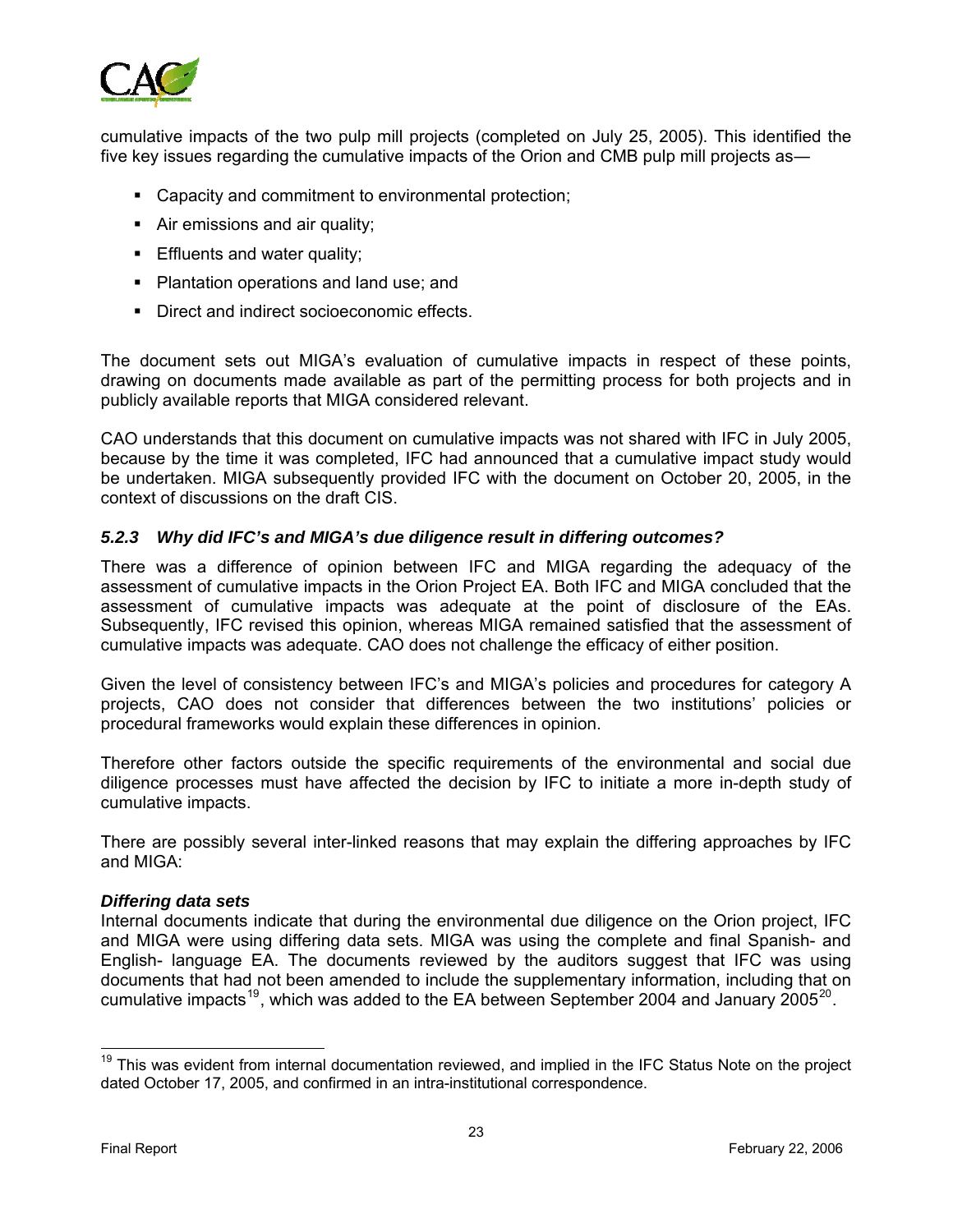

#### *Professional judgment and differing responses to perceived risks*

Both institutions recognize the role of professional judgment in environmental and social due diligence. It is possible that differences in professional judgment contributed to different conclusions concerning the need for additional work on cumulative impacts. However, there is no evidence of any systematic effort by the two institutions to review or determine reasons that drove them to different professional judgments.

IFC took the view that additional work on cumulative impacts would also contribute to address the concerns raised by communities in June 2005. MIGA considered the original work on cumulative impacts in the Orion EA to have been adequate. This may partially have been a case of differing perceptions of institutional risk between IFC and MIGA.

In retrospect, the limited intra-institutional coordination between IFC and MIGA at that time meant that these factors that might have influenced the differing outcomes were not reconciled. While pre-EA disclosure coordination and cooperation was evident, this intra-institutional coordination was much less evident on the issue of cumulative impacts.

-

 $20$  IFC have asserted, and CAO accepts, that the documents disclosed by the two institutions are broadly equivalent. However, it is evident from an intra-institutional correspondence between IFC and MIGA that IFC's due diligence was partly based on an incomplete appreciation of the extent of cumulative impacts analysis undertaken for the Orion project, prior to the point of disclosure of the EA in April 2005.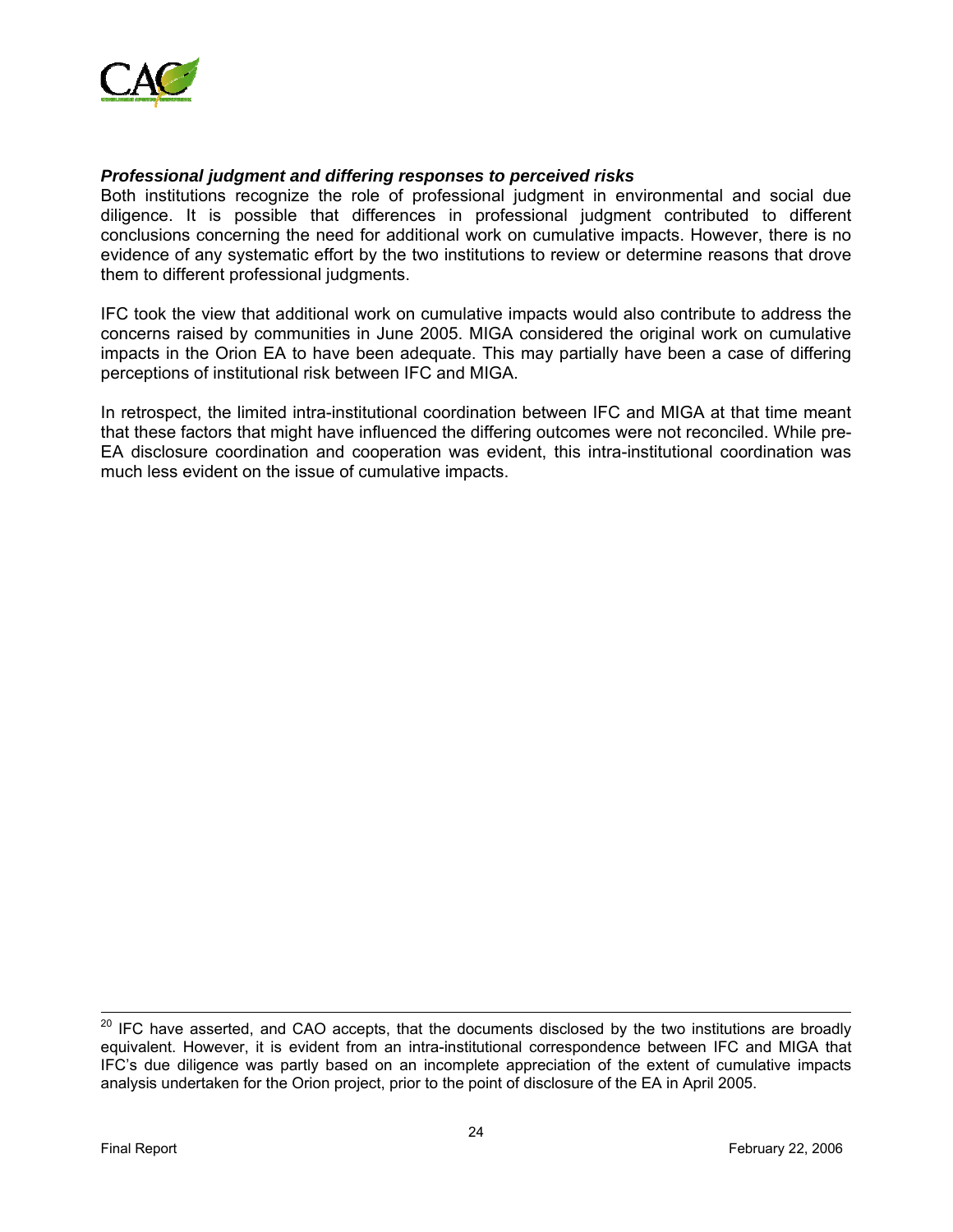

## **6 Findings and Recommendations**

CAO does not discuss the efficacy of IFC's decision to commission a Cumulative Impact Study (CIS) in July 2005, and within the scope of this audit only seeks to identify possible explanations for the divergence of opinion between IFC and MIGA concerning the need for a CIS.

Having taken the decision to commission an additional study of the cumulative impacts in July 2005, IFC essentially signaled that there had been a short-coming in its earlier due diligence. However, IFC gave no public clarity about the extent to which the CIS might influence project decision-making, by neither acknowledging that there had been a short-coming in its earlier due diligence, nor by making a clear commitment to consultation on the CIS, nor a clear commitment to restart the disclosure period.

#### **6.1 Findings**

In regard to how IFC and MIGA have applied their policies and procedures, CAO finds that―

IFC's due diligence to satisfy itself that the EAs were complete in all material respects prior to disclosure was inadequate and not in compliance with the organization's Disclosure Policy, resulting in disclosure of EAs that were not complete as:

- Up to (and after) disclosure on Orion in April 2005, IFC was working from incomplete versions of the EA.
- Given that subsequent to disclosure of the Orion EA in April, IFC determined that the EA inadequately addressed cumulative impacts (and that earlier consultations might therefore be inadequate), IFC should have clearly signaled this to stakeholders by committing to consider further consultation on the CIS and to commit to re-starting the pre-Board disclosure period when the EA was complete.
- There was an inherent contradiction in disclosing the CMB EA, and thereby signaling that it was complete in all material respects, without qualifying the basis for its disclosure and the link to the forthcoming CIS, given that the IFC-commissioned CIS had already been committed to.

In addition to the inadequacy of the due diligence pertinent to this specific EA, CAO concludes that IFC's ESRPs more generally are not currently supportive of compliance with IFC's Disclosure Policy requirements. In other words, although the procedures are followed, they are not rigorous or robust enough to sufficiently support an outcome that is in compliance with the Disclosure Policy. For example, CES is not currently obliged to record the basis for determining that an EA is complete in all material respects. Similarly, the procedures provide insufficient guidance to staff in the event that they discover a requirement for the client to undertake additional EA work after public disclosure has taken place.

For the Orion project, there was no documentation that systematically showed how and why the decision was made that the EA was complete in all material respects and therefore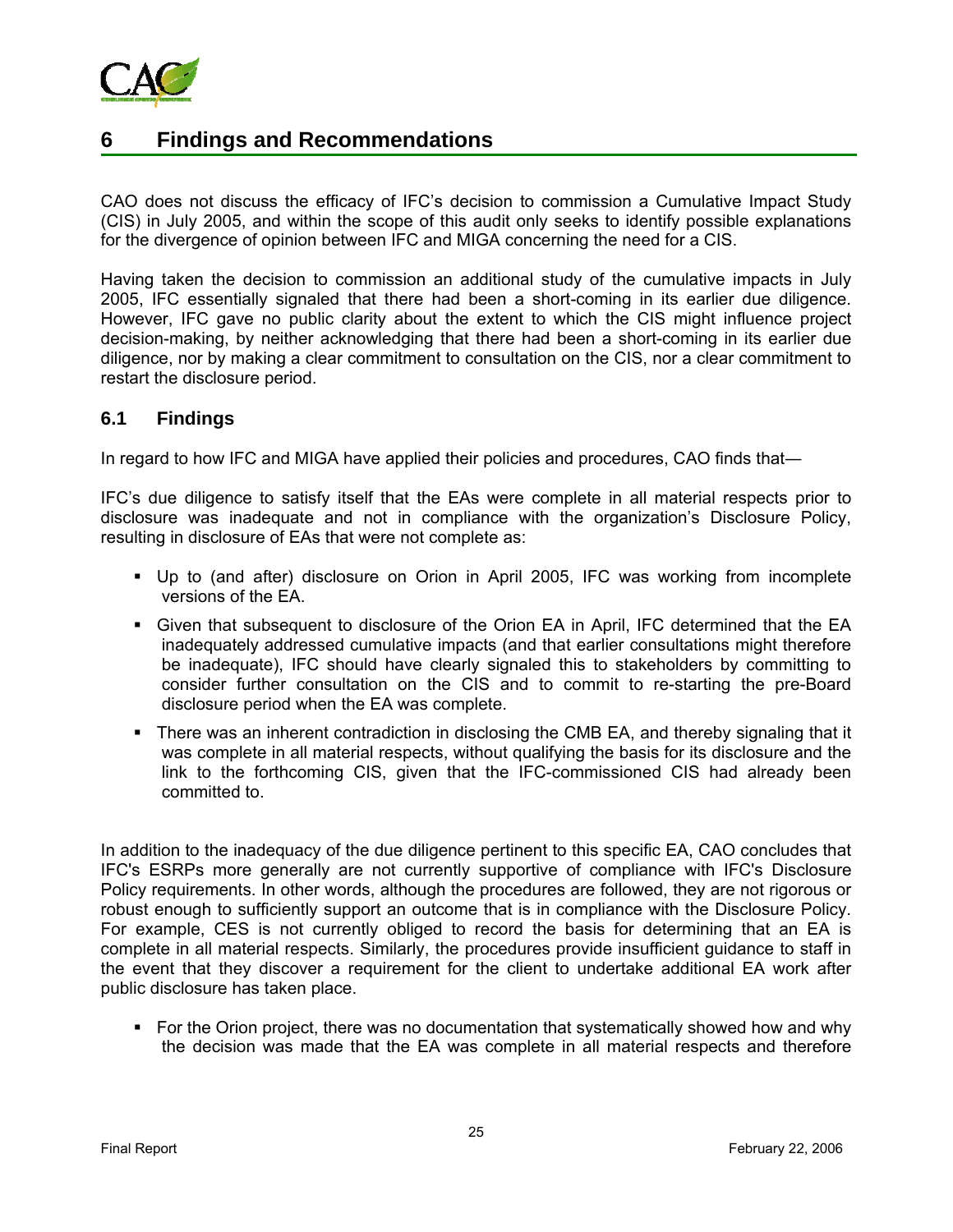

ready for disclosure. There was no documentation recording the basis on which the decision was made that no PCDP was required for this project.

 For the CMB project, there was no documentation that systematically showed how the inadequacies identified in the project EA were addressed to IFC's satisfaction, prior to disclosure.

MIGA's process of due diligence on the Orion project was in compliance with the organization's policies and procedures that required the documents disclosed to be sufficiently complete for public disclosure

- The complete set of EA documentation was reviewed.
- The decision to disclose is fully documented in a clearance memorandum that systematically reports on the project in the context of MIGA's environmental policies and procedures.
- All issues raised during MIGA's appraisal were resolved to the satisfaction of the MIGA staff involved prior to disclosure.

MIGA did not consider that there was a need for an additional study on cumulative impacts, and therefore saw no need to reconsider its decision that the EA was sufficiently complete.

CAO makes the following observations:

- The absence of explicit procedures for deciding how to handle circumstances in which a need for additional information is identified after public disclosure has begun, results in the process being unnecessarily unpredictable for stakeholders and project sponsors.
- IFC and MIGA initially collaborated effectively with respect to the Orion project, however, when IFC identified a need for, and took the decision to commission, an additional study of cumulative impacts, the collaboration was less evident.
- EA documentation was not publicly available through the InfoShop Web site several weeks after it was officially disclosed.

#### **6.2 Recommendations**

Based on this audit:

- CAO recommends that IFC systematically document its appraisal of the adequacy of clients' social and environmental processes and documentation prior to public disclosure of EA documents, so that IFC in detail outlines the findings of its environmental and social due diligence.
- CAO recommends that procedures be implemented in both organizations that clearly define the process to be followed where short-comings are identified in the client's social or environmental documentation or processes after disclosure.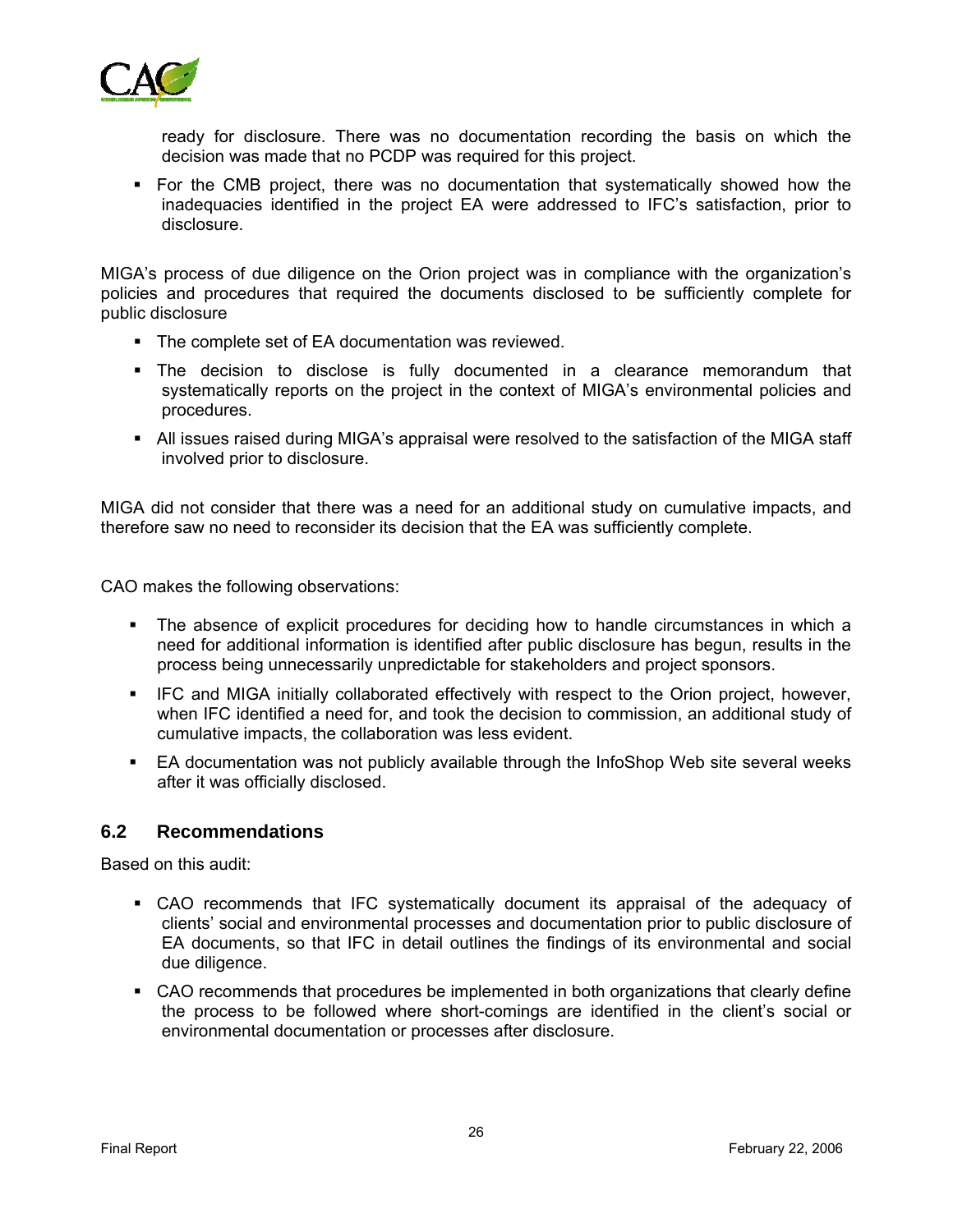

- CAO recommends that where IFC and MIGA are involved in the same project there should be clearly defined procedures for collaboration, including the sharing of information and the documentation of the rationale for key decisions.
- CAO recommends that IFC and MIGA implement procedures to verify that the documentation posted on the external Web sites is accessible, correct, and consistent during the entire disclosure period.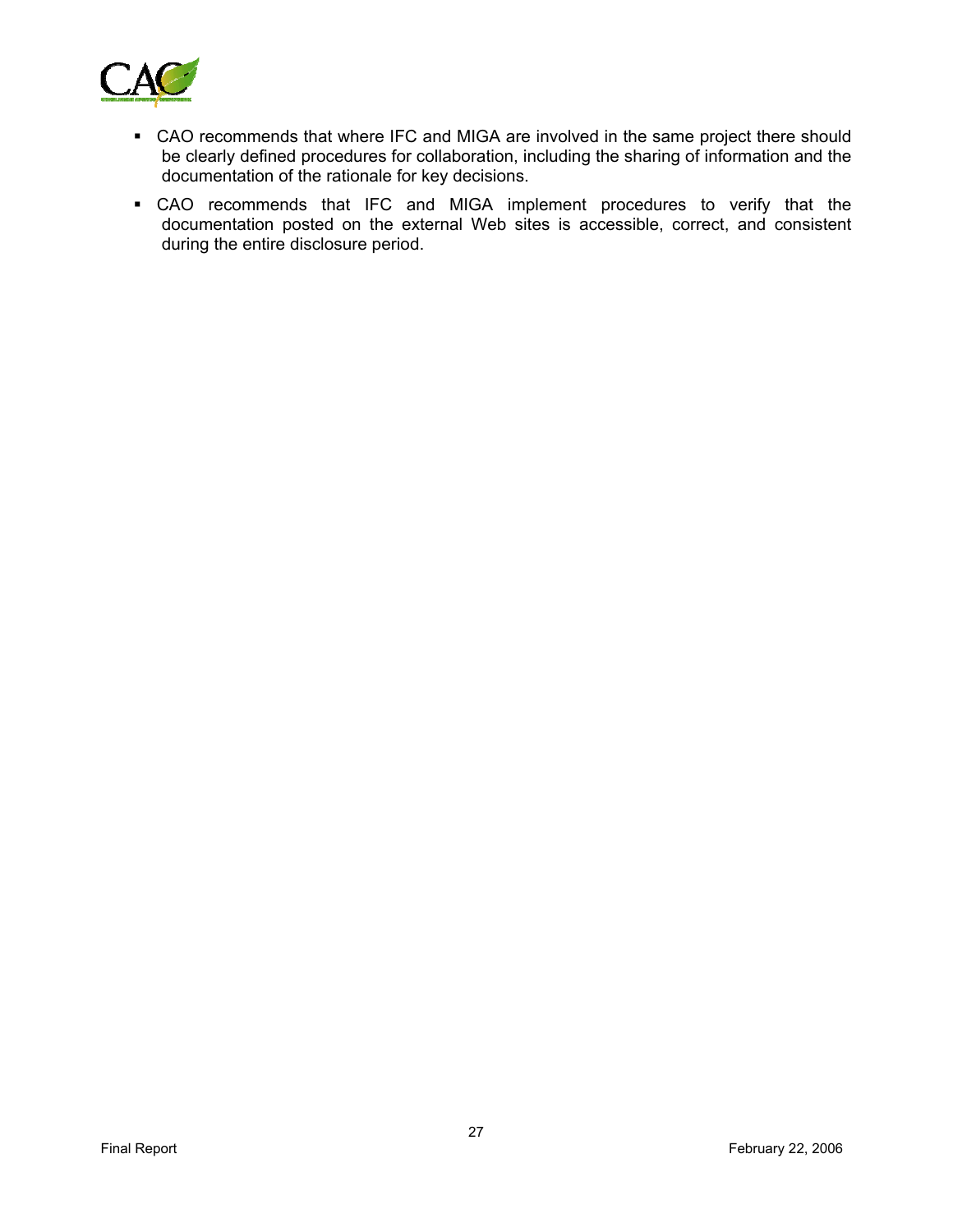

## **Annex 1: Request for Audit**

(Extract from CAO Preliminary Assessment Report "Complaint Regarding IFC's Proposed Investment in Celulosas de M'Bopicuá and Orion Projects, Uruguay, November 2005")

#### **4.1 Recommendations**

4. The CAO believes that greater clarity in relation to the application of social and environmental appraisal procedures by both IFC and MIGA will be helpful in assisting the dispute resolution process. Accordingly, the CAO will undertake a compliance audit of the adequacy of IFC's procedures to the point of public disclosures. This audit will also address the question of IFC/MIGA application of policy to the same client on the same project. This audit will be commissioned immediately and should be completed within a month. CAO will work with the parties to ensure that the findings of this audit are well understood and that it is helpful in addressing concerns.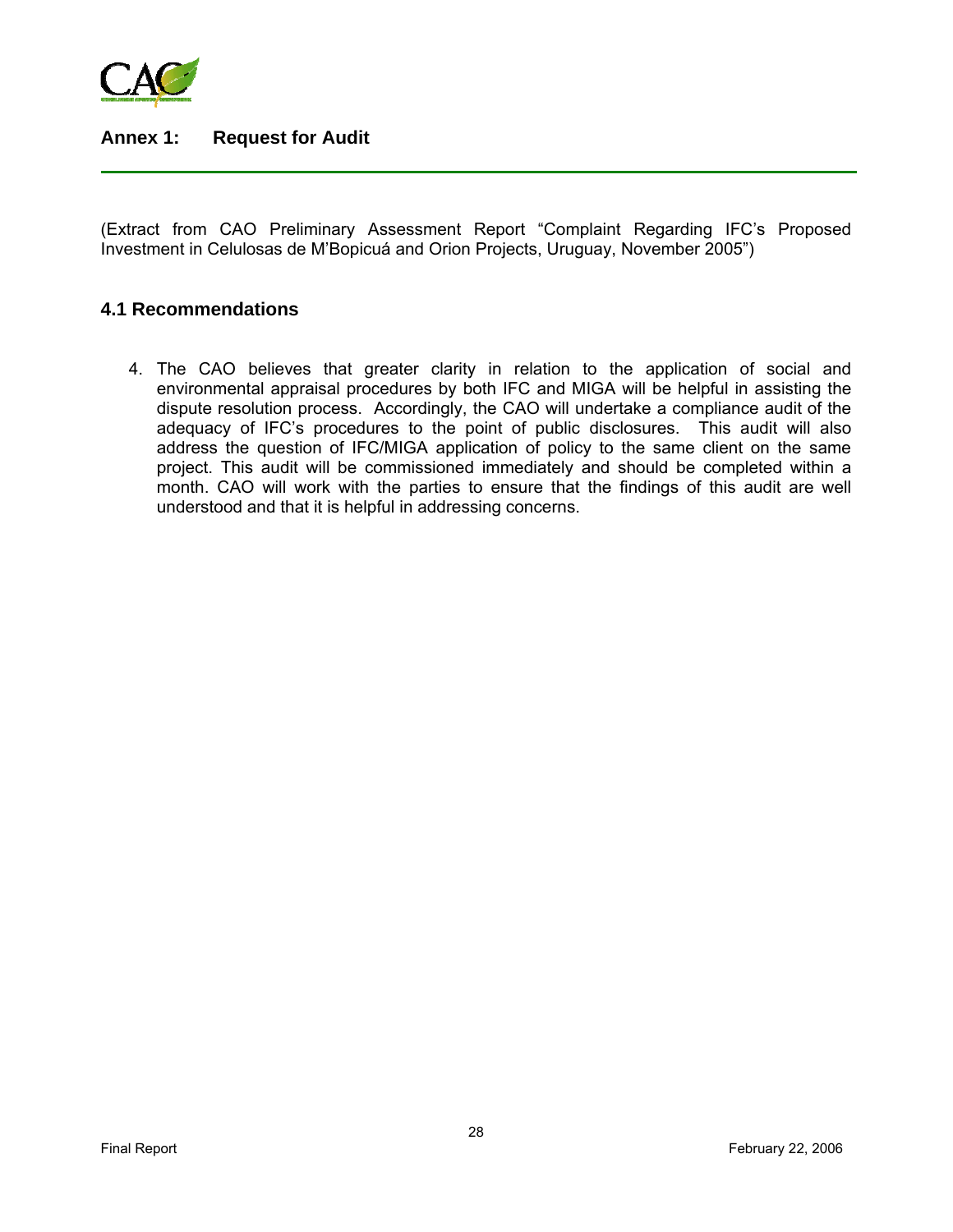

**Annex 2 Terms of Reference** 

## **Compliance Audit of IFC and MIGA's Due Diligence for two Pulp and Paper Projects[21](#page-32-0) in Uruguay Terms of Reference**

#### **1. Introduction**

The Compliance Advisor/Ombudsman (CAO) is an independent post that reports directly to the President of the World Bank Group. Established in 1999, the CAO has three distinct roles which together promote dispute resolution and external accountability for IFC and MIGA:

- *The Ombudsman role:* Responding to Complaints by persons who are affected by projects and attempting to resolve the issues raised, using a flexible problem-solving approach.
- *The Compliance role:* Overseeing audits of IFC's and MIGA's social and environmental performance, particularly in relation to sensitive projects, to ensure compliance with policies, guidelines, procedures, and systems.
- **The Advisory role:** Providing a source of independent advice to the President and the management of IFC and MIGA, in relation to broader environmental and social policies, guidelines, procedures, strategic issues, trends and systemic issues.

This Terms of Reference (TOR) is for two consultants to participate in a compliance audit of IFC and MIGA's due diligence for two large pulp and paper projects in Uruguay, close to the border with Argentina. One project is being developed by Groupo Empresarial ENCE of Spain (the Celulosas de M'Bopicua project), and the second is being developed by Oy Metsa Botnia of Finland (the Orion project). The audit was initiated in response to a request from the CAO, following the completion of a Preliminary Assessment Report<sup>[22](#page-32-1)</sup> on a complaint submitted to the CAO in September 2005. The Preliminary Assessment Report recognized that the resolution of the dispute between the complainants and the project promoters (supported by IFC and MIGA) would benefit from greater clarity in relation to the application of social and environmental appraisal procedures by both IFC and MIGA. Accordingly, it recommended that an audit of IFC and MIGA's appraisal procedures be undertaken, up to the point of public disclosure by both institutions.

#### *Brief background to the projects and IFC/MIGA's involvement*

**ENCE** is a multinational company originating in Spain. ENCE has been operating in Uruguay for more than 15 years in a number of locations. The ENCE operation at M'Bopicua began as a woodchip and port facility. In October of 2003, the installation of the pulp mill was authorized by the Uruguayan government.

<span id="page-32-0"></span> $21$  IFC is considering investing in both projects, whereas MIGA is proposing to provide a guarantee for only one of the projects, the Orion project.

<span id="page-32-1"></span><sup>&</sup>lt;sup>22</sup> See [www.cao-ombudsman](http://www.cao-ombudsman/) for the full text of this Preliminary Assessment Report.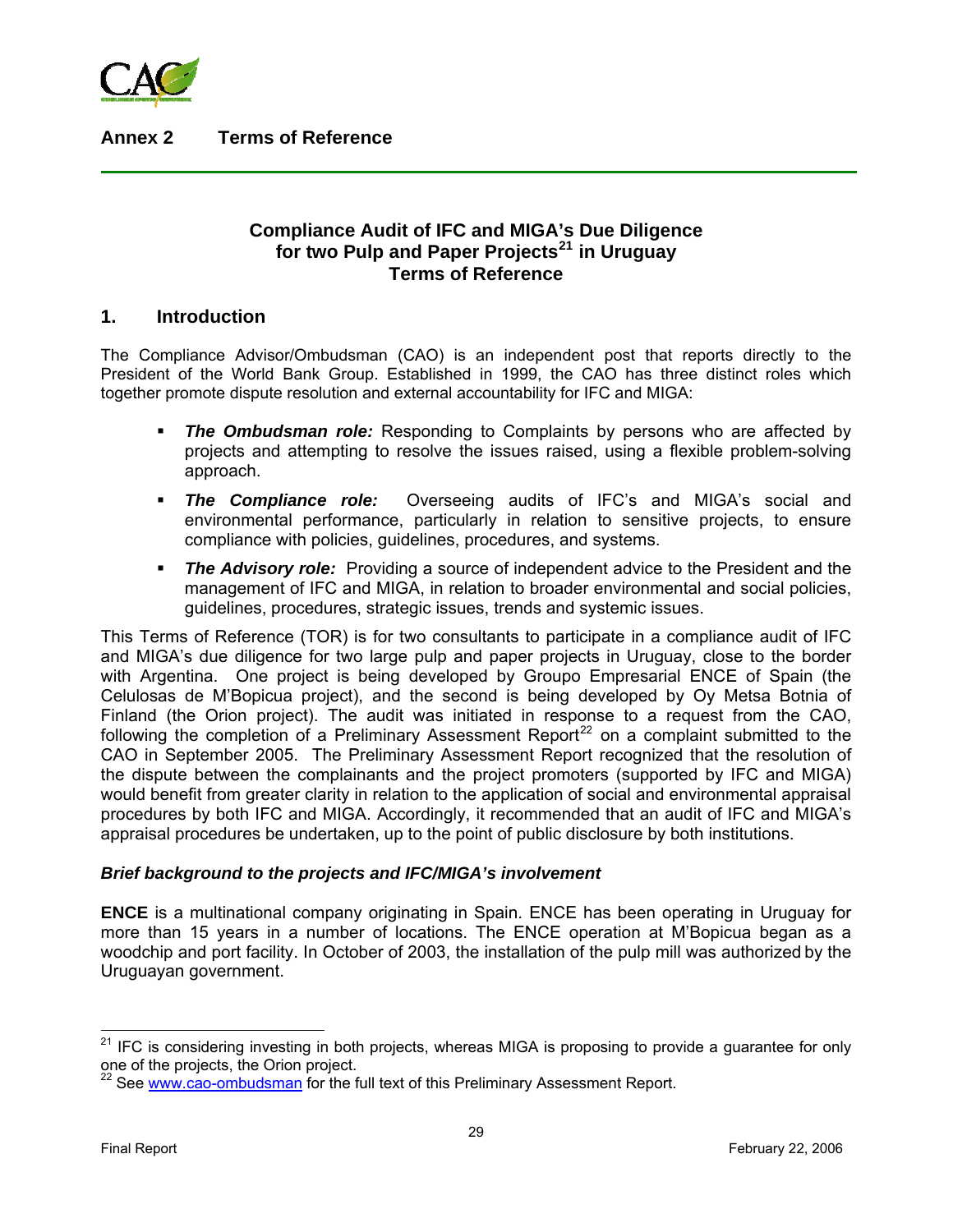

The proposed **Celulosas de M'Bopicuá (CMB) project** is a greenfield eucalyptus kraft pulp mill, which will use Elemental Chorine Free (ECF) technology. The site for the CMB mill is in the Rio Negro district in Uruguay, 12 km north of Fray Bentos. The proposed ENCE facility will produce 500,000 tons of air-dried pulp (ADP) a year, the primary raw material for the production of paper and paper-related products. The total cost of the project is expected to be US\$660 million, with a possible US\$200 million investment from IFC, through both type "A" and "B" loans.

**Botnia** is a Finnish multinational corporation. Botnia was founded in 1973 and has five pulp mills in Scandinavia, making it Europe's second largest pulp producer. It has no prior experience in Uruguay. Botnia's proposed **Orion project** is also a greenfield eucalyptus kraft pulp mill, which will use Elemental Chorine Free (ECF) technology. The site for the mill is in Fray Bentos, Uruguay. This mill will also produce the primary raw material for the production of paper and paper related products with a capacity of 1,000,000 tons of ADP a year4. The total cost of the project is US\$1.2 billion with a possible IFC investment of US\$200 million through both type "A" and "B" loans. MIGA may provide political risk insurance for up to \$1.2 billion.

## **2. Objective and scope of the audit**

The objective of the audit is to provide greater clarity in relation to the application of social and environmental appraisal procedures by both IFC and MIGA. The overall scope is as follows:

 *To review IFC and MIGA's due diligence of the CMB and Orion projects to satisfy themselves that the EA's were complete in all material respects prior to disclosure*

IFC's Disclosure Policy states that *"IFC staff must be satisfied that the EA report is complete in all material respects before releasing it to the InfoShop, the sponsor may be required to provide supplements and addenda to the EA report before the disclosure period commences."* MIGA's Disclosure Environmental and Social Review Procedures state that *"Environmental information on the project should not be released until: (1) MIGA's Environment Office has reviewed the environmental information and determined that the information is sufficiently complete and appropriate for public disclosure, and (2) the applicant has notified MIGA in writing that it authorizes the release of the information."* 

#### *To review if the actual practice of requiring additional information after public disclosure of the EA are consistent with applicable policies*

The audit will consider the implications for affected communities, for IFC's clients, and for IFC's own internal processes of requiring supplementary information, such as in the form of a Cumulative Impact Study after the EAs had been disclosed, and review if this actual procedure are consistent with, in particular, the Disclosure Policies. Additional issues to be addressed under this aspect of the audit would include: what implications this has for consultation with affected communities, as required by IFC's Environmental Assessment Policy (OP4.01) or Policy on Disclosure of Information; what are the client responsibilities, vis a vis any supplementary information required by the IFC; and what are the implications in terms of the required period (60 days) of disclosure and timing of potential Board consideration of the projects.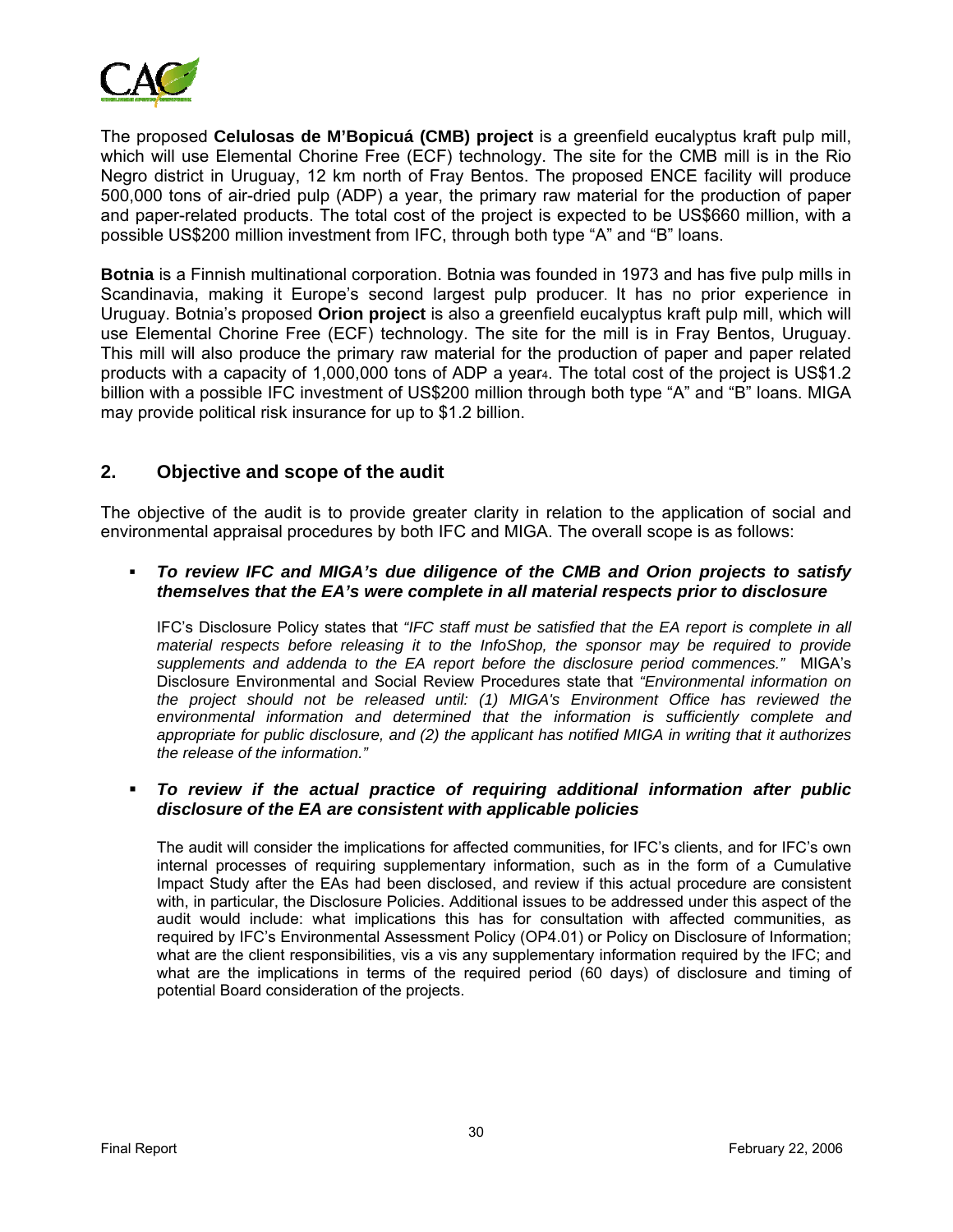

#### *To understand how the application and interpretation of IFC and MIGA Environmental and Social review Procedures can result in such differing outcomes between the two sister institutions*

In particular, this aspect of the audit will explore how IFC can determine that a Cumulative Impact Study is required, albeit belatedly, whereas MIGA consider that no such supplementary study is required.

The audit will be based on an in-depth desk review of IFC and MIGA's appraisal processes for each project, related documents, management systems, procedural controls, and any other information that may be material to the audit. Given that the focus is exclusively on IFC and MIGA's deliberative processes, there will be no requirement to visit the project sites. For the same reason, the requirements of the CAO's Operational Guidelines with respect to sharing audit TORs or draft audit reports with IFC and MIGA clients will also not apply.

## **3. Approach to the audit and tasks**

The approach to the audit will be as described in the CAO Operational Guidelines. The specific tasks will include *inter alia* the following:

*1. Participate in initial meeting with the project teams*. The purpose of these meetings will be to:

- **Introduce the audit team members to the project teams and establish lines of interaptional** communication with the project team members;
- **Review the audit objectives and scope with the project teams;**
- Review the audit criteria, which in this instance will include (but not be limited to) IFC/MIGA's Environmental & Social Review Procedures, and relevant provisions of the EA and Disclosure Policies $^{23}$  $^{23}$  $^{23}$ :
- Ensure that the audit team benefits from the direct experience of the project teams and to provide a basis for constructive cooperation;
- Identify sources of audit evidence, against which compliance with the audit criteria will be determined. These would likely include key documents produced internally at various stages in the project cycle, but may also include reports or other documents submitted by ENCE or Botnia, or other information from the project files.

Subsequent to the meeting with the project team, more detailed follow-up conversations may be required with project team members (or consultants who have worked on the project).

IFC' Policy on Disclosure of Information (September 1998)

IFC Procedure for Environmental and Social Review of Projects (December 1998)

IFC Operational Policy OP 4.01, Environmental Assessment (October 1998)

<span id="page-34-0"></span> $23$  At a minimum, the audit criteria will include the relevant provisions of:

MIGA Disclosure Policy (undated)

MIGA Environmental and Social Review Procedures (undated)

MIGA Environmental Assessment Policy (undated)